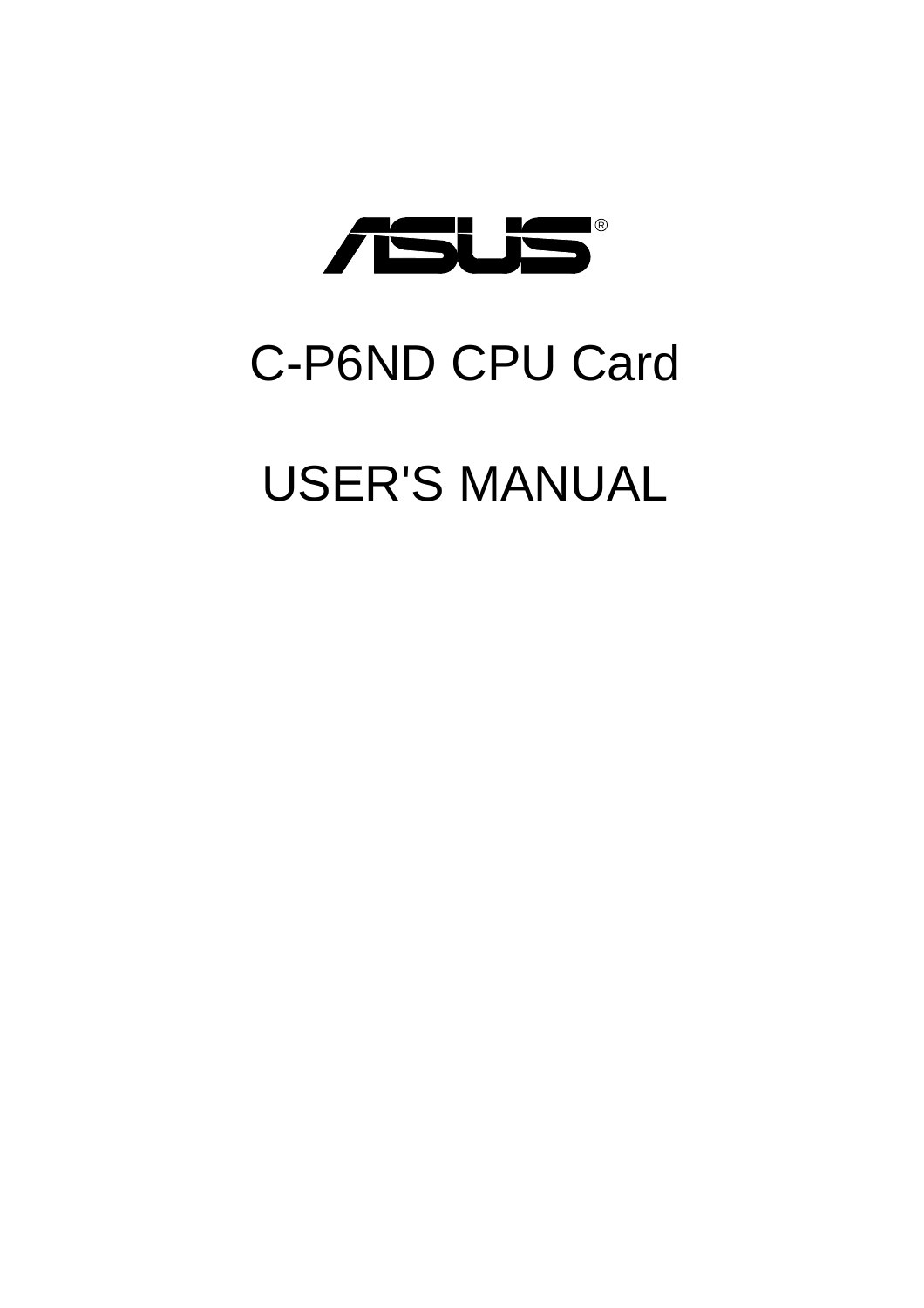# USER'S NOTICE

No part of this product, including the product and software may be reproduced, transmitted, transcribed, stored in a retrieval system, or translated into any language in any form by any means without the express written permission of ASUSTeK COMPUTER INC. (hereinafter referred to as ASUS) except documentation kept by the purchaser for backup purposes.

ASUS provides this manual "as is" without warranty of any kind, either express or implied, including but not limited to the implied warranties or conditions of merchantability or fitness for a particular purpose. In no event shall ASUS be liable for any loss or profits, loss of business, loss of use or data, interruption of business, or for indirect, special, incidental, or consequential damages of any kind, even if ASUS has been advised of the possibility of such damages arising from any defect or error in this manual or product. ASUS may revise this manual from time to time without notice.

Products mentioned in this manual are mentioned for identification purposes only. Product names appearing in this manual may or may not be registered trademarks or copyrights of their respective companies.

The product name and revision number are both printed on the board itself. Manual revisions are released for each board design represented by the digit before and after the period of the manual revision number. Manual updates are represented by the third digit in the manual revision number. For updated BIOS, drivers, or product release information you may visit ASUS' home page at: http://www.asus.com.tw/

© Copyright 1996 ASUSTeK COMPUTER INC. All rights reserved.

Product Name: **C-P6ND** Manual Revision: **1.21** Release Date: **October 1996**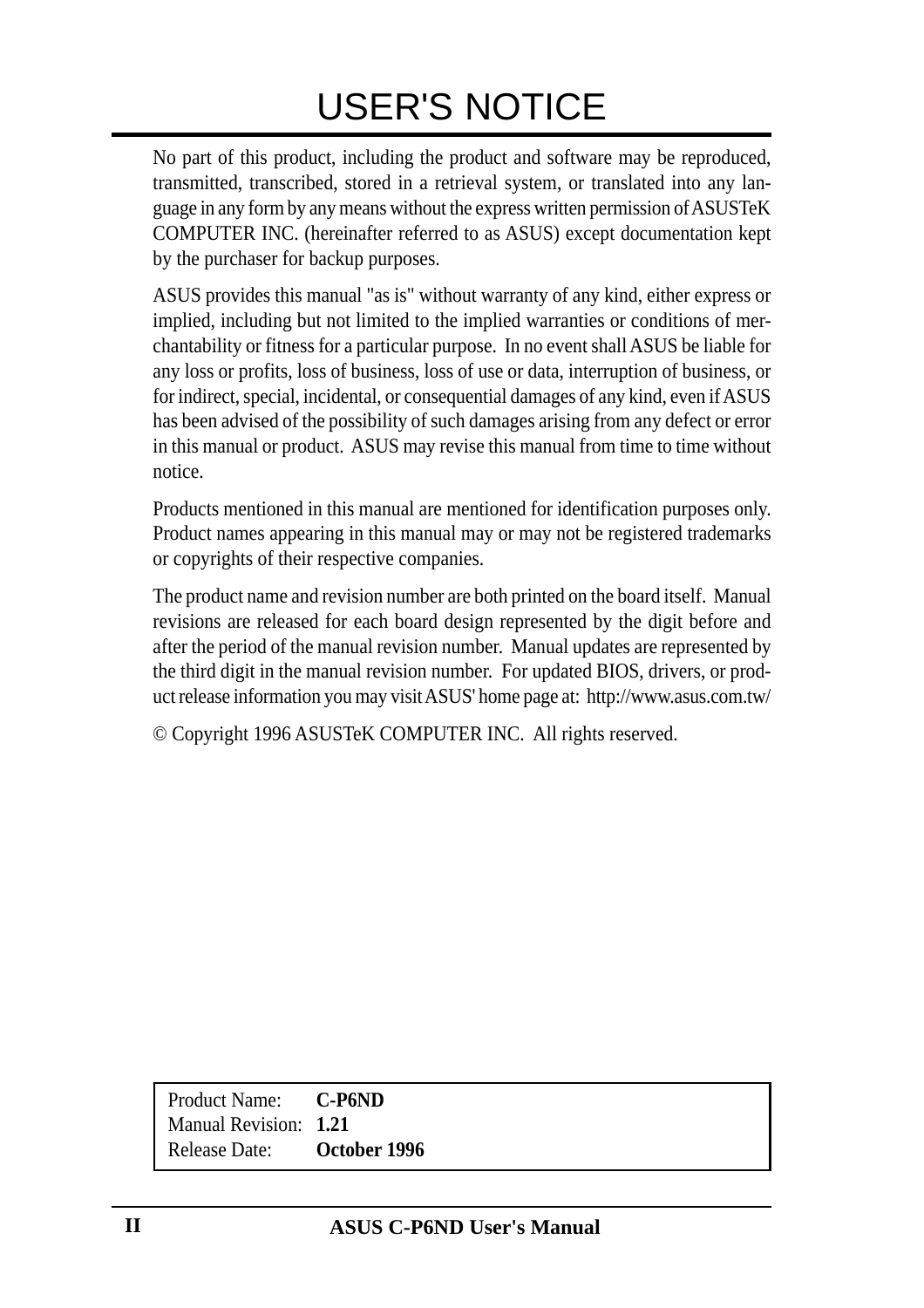# ASUS CONTACT INFORMATION

## ASUSTeK COMPUTER INC.

### Marketing Info:

Address: 150 Li-Te Road, Peitou, Taipei, Taiwan, ROC

Telephone: 886-2-894-3447

Fax: 886-2-894-3449

Email: info@asus.com.tw

### Technical Support:

| Fax:    | 886-2-895-9254           |
|---------|--------------------------|
| BBS:    | 886-2-896-4667           |
| Email:  | tsd@asus.com.tw          |
| WWW:    | http://www.asus.com.tw/  |
| Gopher: | gopher.asus.com.tw       |
| FTP:    | ftp.asus.com.tw/pub/ASUS |

## ASUS COMPUTER INTERNATIONAL

### Marketing Info:

Address: 721 Charcot Avenue, San Jose, CA 95131, USA Telephone: 1-408-474-0567 Fax: 1-408-474-0568 Email: info-usa@asus.com.tw

### Technical Support:

BBS: 1-408-474-0555 Email: tsd-usa@asus.com.tw

## ASUS COMPUTER GmbH

### Marketing Info:

Address: Harkort Str. 25, 40880 Ratingen, BRD, Germany Telephone: 49-2102-445011 Fax: 49-2102-442066

Email: info-ger@asus.com.tw

### Technical Support:

BBS: 49-2102-448690 Email: tsd-ger@asus.com.tw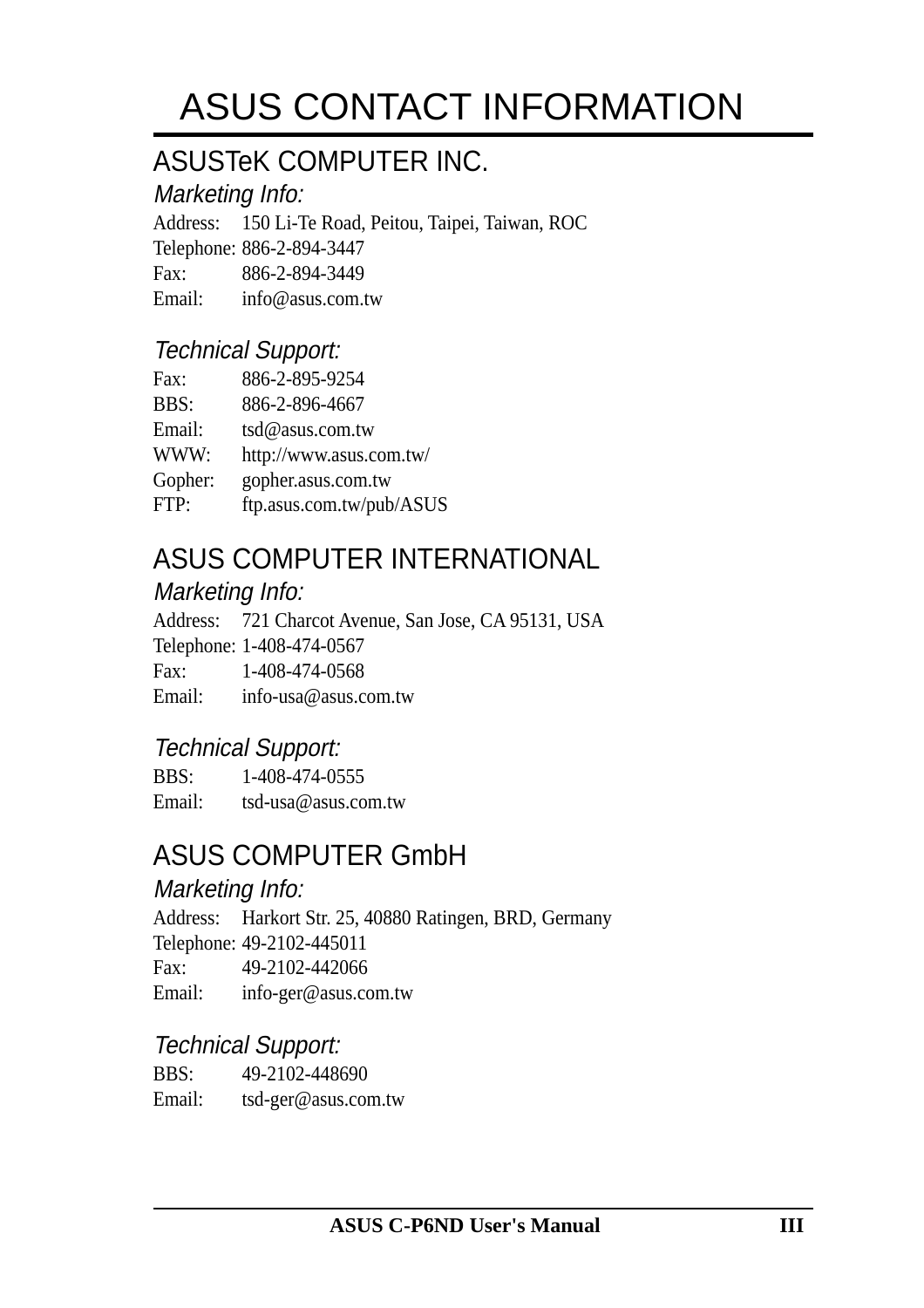# **CONTENTS**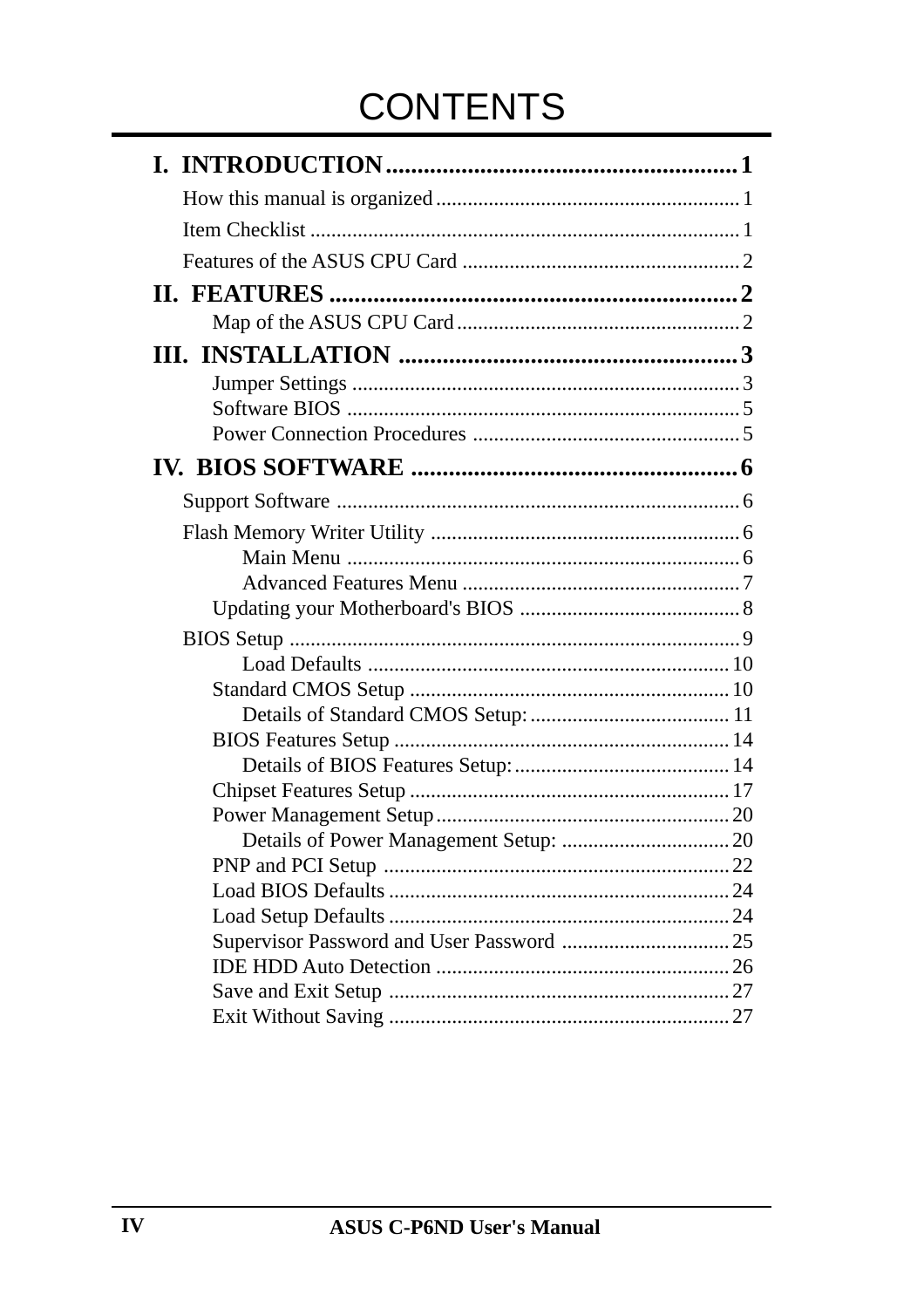# **CONTENTS**

| Introducing the ASUS DMI Configuration Utility 29 |  |
|---------------------------------------------------|--|
|                                                   |  |
|                                                   |  |
|                                                   |  |
|                                                   |  |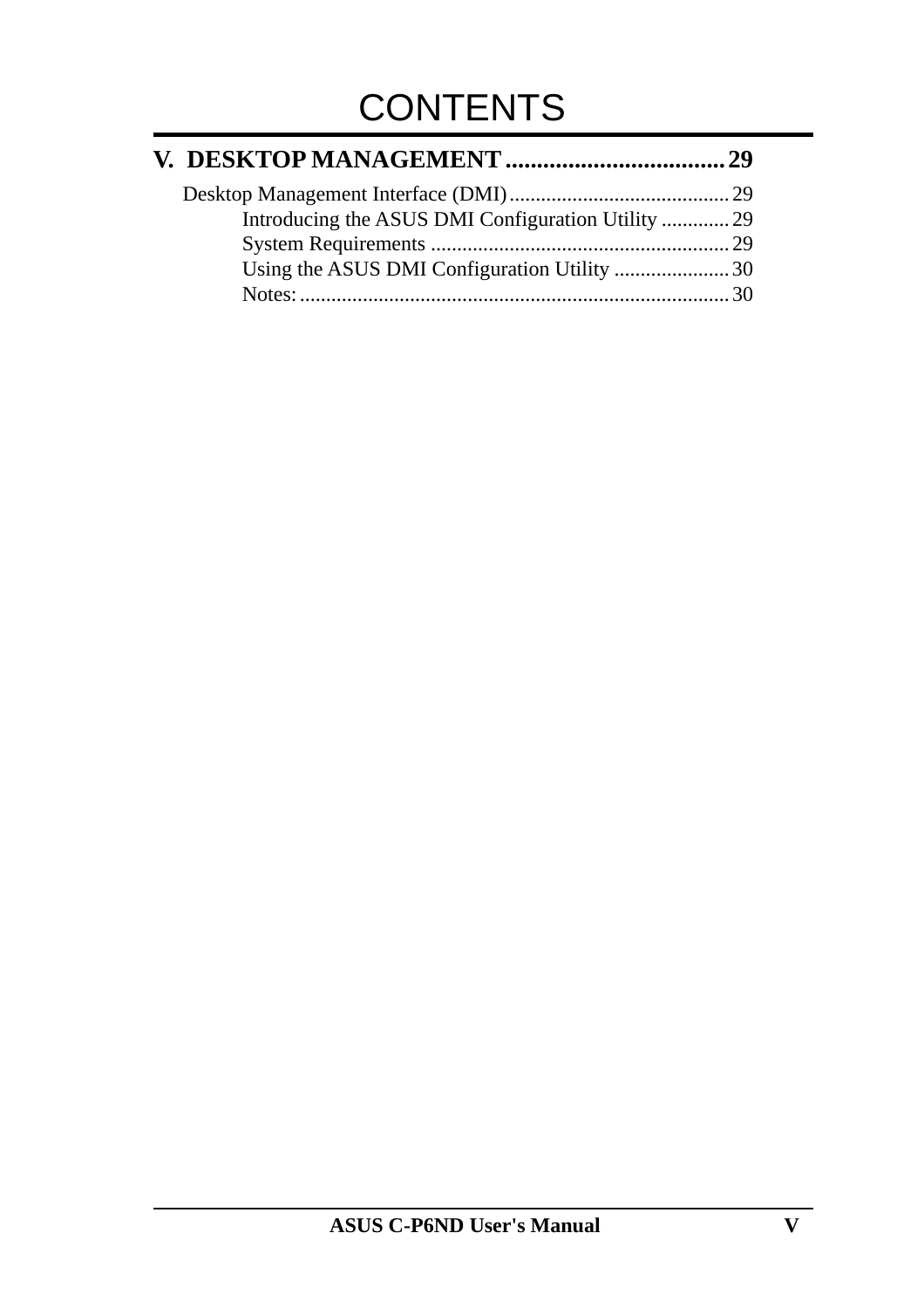# FCC & DOC COMPLIANCE

### **Federal Communications Commission Statement**

This device complies with FCC Rules Part 15. Operation is subject to the following two conditions:

- This device may not cause harmful interference, and
- This device must accept any interference received, including interference that may cause undesired operation.

This equipment has been tested and found to comply with the limits for a Class B digital device, pursuant to Part 15 of the FCC Rules. These limits are designed to provide reasonable protection against harmful interference in a residential installation. This equipment generates, uses and can radiate radio frequency energy and, if not installed and used in accordance with manufacturer's instructions, may cause harmful interference to radio communications. However, there is no guarantee that interference will not occur in a particular installation. If this equipment does cause harmful interference to radio or television reception, which can be determined by turning the equipment off and on, the user is encouraged to try to correct the interference by one or more of the following measures:

- Re-orient or relocate the receiving antenna.
- Increase the separation between the equipment and receiver.
- Connect the equipment to an outlet on a circuit different from that to which the receiver is connected.
- Consult the dealer or an experienced radio/TV technician for help.

**WARNING:** The use of shielded cables for connection of the monitor to the graphics card is required to assure compliance with FCC regulations. Changes or modifications to this unit not expressly approved by the party responsible for compliance could void the user's authority to operate this equipment.

### **Canadian Department of Communications Statement**

This digital apparatus does not exceed the Class B limits for radio noise emissions from digital apparatus set out in the Radio Interference Regulations of the Canadian Department of Communications.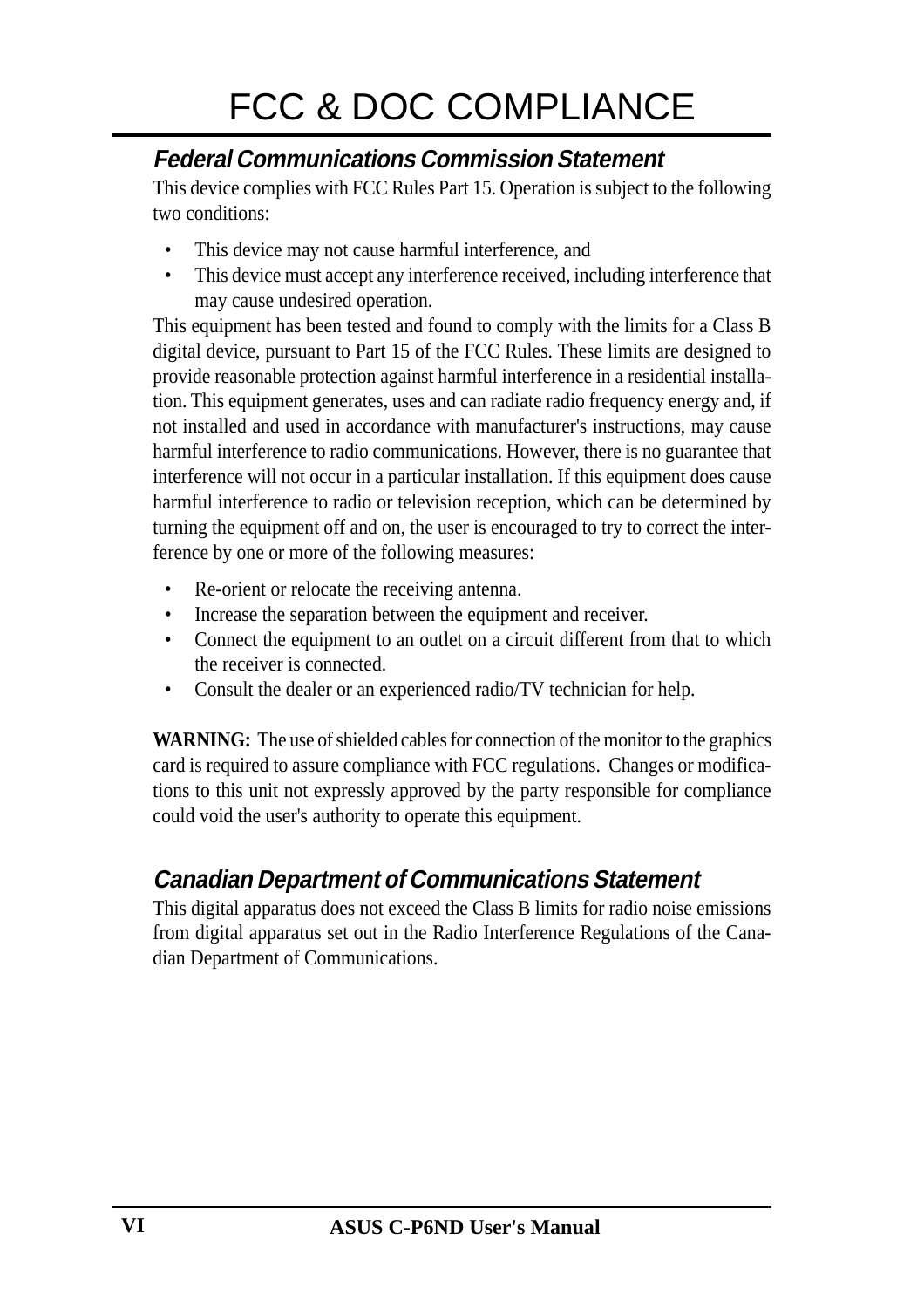## How this manual is organized

This manual is divided into the following sections:

- **I. Introduction:** Manual information and checklist
- **II. Features:** Information and specifications concerning this product
- **III. Installation:** Instructions on setting up the ASUS CPU card
- **IV. BIOS Setup:** BIOS software setup information
- **V. DMI Utility:** BIOS supported Desktop Management Interface

## Item Checklist

Please check that your package is complete. If you discover damaged or missing items, please contact your retailer.

- √ The ASUS C-P6ND CPU Card
- √ Support drivers and utilities as follows (view FILELIST.TXT for details)
	- Flash Memory Writer utility to update the FLASH BIOS
	- Desktop Management Interface (DMI) utility
	- Bus Master IDE Drivers
	- Readme files for descriptions and use of the files
	- Technical Support Form
- $\nabla$  This user's manual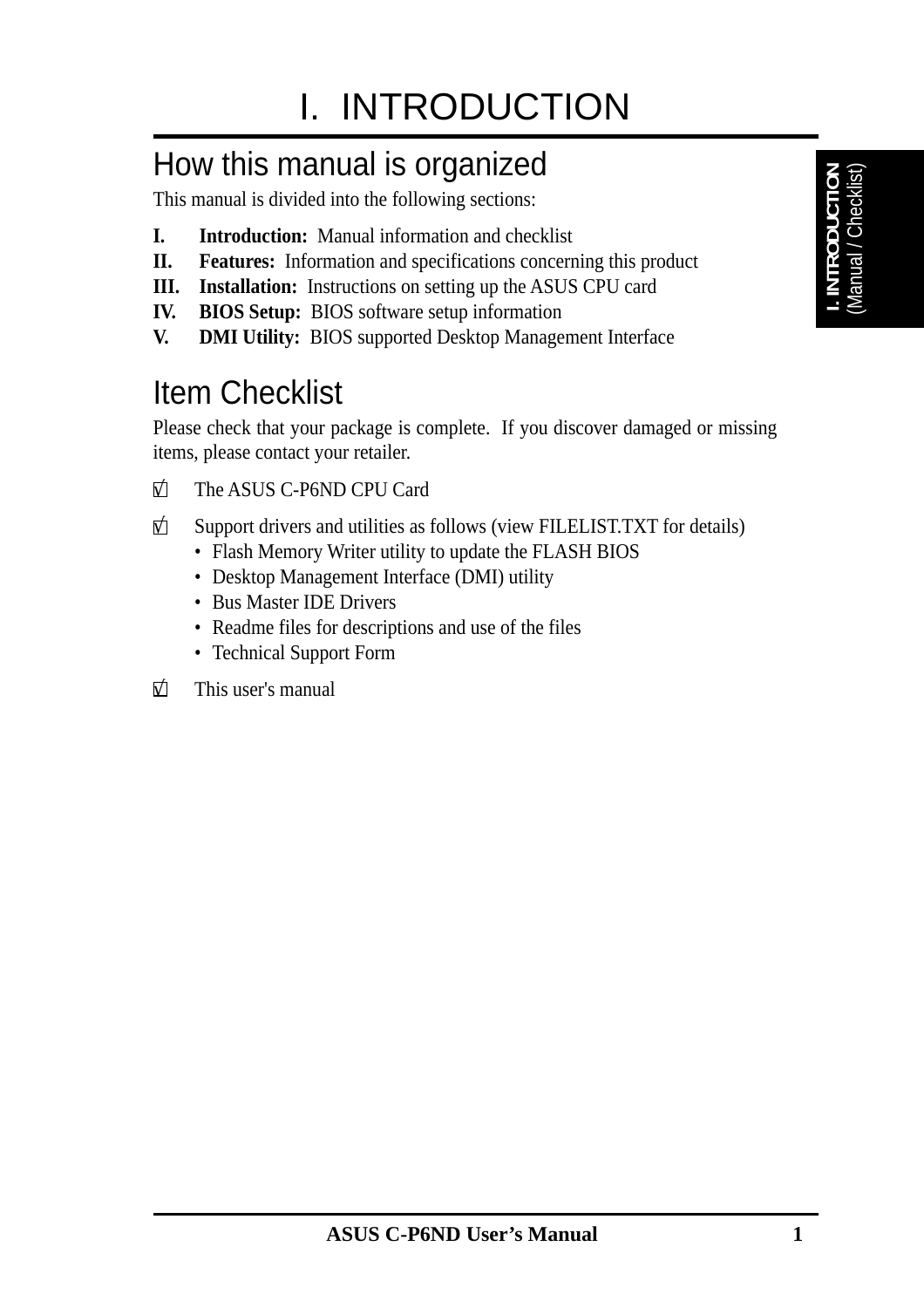## Features of the ASUS CPU Card

The ASUS C-P6ND is carefully designed for the demanding PC user who wants great versatility in the assembly of a computer system. This CPU card:

- **PS/2 Connectors:** PS/2 Mouse & PS/2 Keyboard connectors on bracket.
- **Versatile Processor Support:** Supports dual 150-200MHz Pentium Pro Processor in ZIF socket 8.
- **Intel Chipset:** Features Intel's 440FX PCIset with I/O subsystems.
- **Error Checking and Correcting (ECC):** Using Intel's 440FX PCIset and parity DRAM modules can detect and correct 1 bit memory errors.
- **Internal L2 Cache Support:** Supports Intel CPU's built-in 256KB/512KB (depending on CPU) Level 2 cache so that no external SRAM chips are needed.



## Map of the ASUS CPU Card

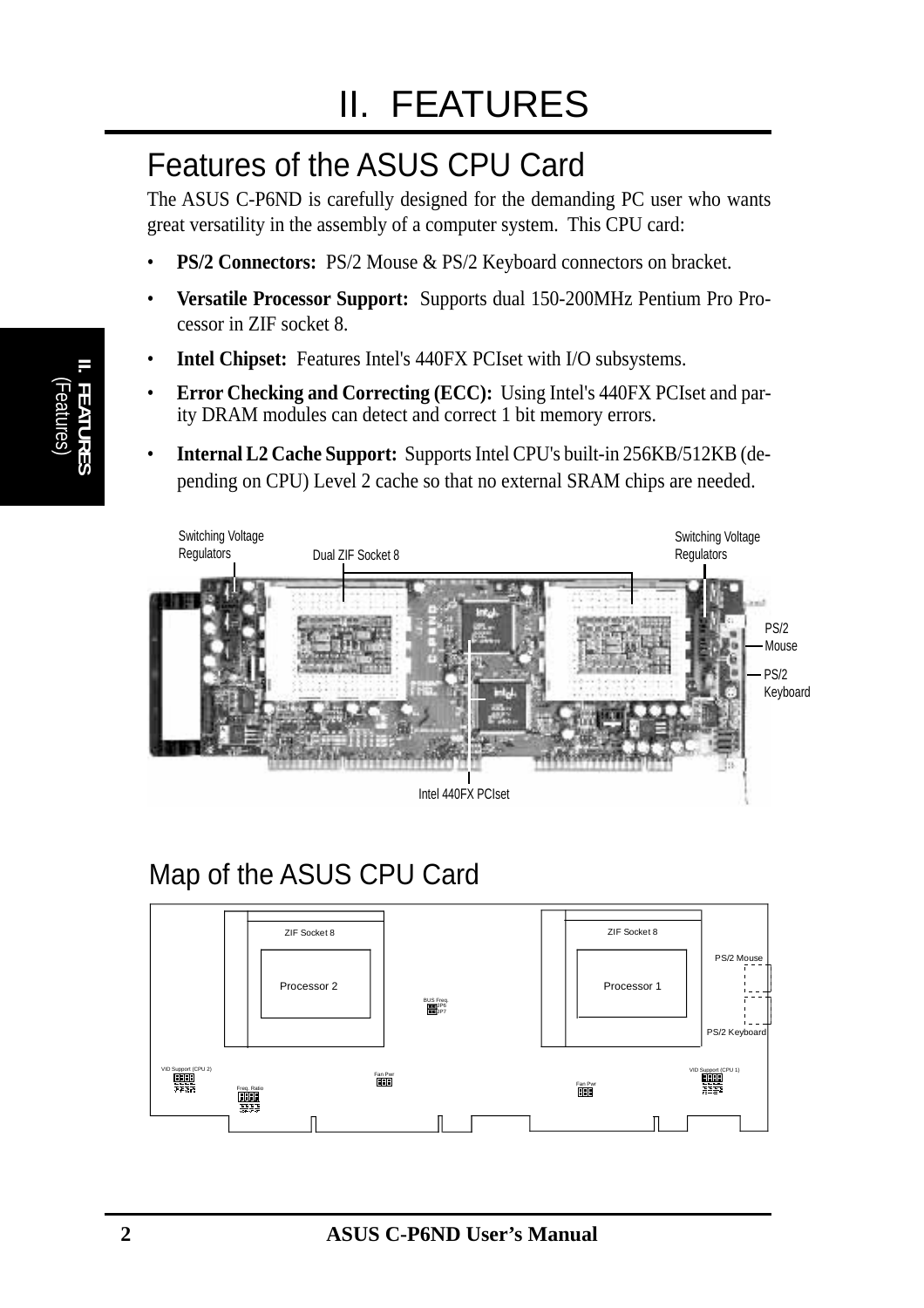### Jumper Settings

#### **1. CPU to BUS Frequency Ratio (JP13, 14, 15, 16)**

These jumpers set the frequency ratio between the *Internal* frequency of the CPU and the *External* frequency (called the *BUS Clock*) within the CPU. These must be set together with the above jumpers *CPU External (BUS) Frequency Selection*.

#### **2. CPU External (BUS) Frequency Selection (JP6, 7)**

These jumpers tells the chipset what frequency the CPU is using.



#### **You must also the the CPU External Frequency on the baseboard as follows:**



*Set the jumpers by the Internal speed of the Intel Pentium Pro CPU as follows:*

|                 |      |                                         |       | (Chipset Freq)         | (CPU Ext. Freq)    |
|-----------------|------|-----------------------------------------|-------|------------------------|--------------------|
| <b>CPU</b>      |      | <b>BUS</b> (CPU Card BUS Ratio)         | Ext.  | (CPU Card)             | (Baseboard)        |
| <b>Internal</b> |      | Ratio JP13 JP14 JP15 JP16 Freq.         |       | JP7<br>JP <sub>6</sub> | JP2<br>JP3         |
| 200MHz          | 3.0x | $[OFF]$ $[ON]$<br>[ON]<br>[ON]          | 66MHz | [OFF]<br><b>[ON]</b>   | $[2-3]$<br>$[1-2]$ |
| 180MHz          | 3.0x | $[ON]$ $[OFF]$ $[ON]$ $[60MHz]$<br>[ON] |       | $[OFF]$ $[ON]$         | $[2-3]$<br>$[1-2]$ |
| 166MHz          | 2.5x | $[OFF]$ $[ON]$<br>[ON]<br>[ON]          | 66MHz | [OFF]                  | $[2-3]$<br>$[1-2]$ |
| 150MHz          | 2.5x | $[OFF]$ $[ON]$<br>[ON]<br>[ON]          | 60MHz | $[OFF]$ $[ON]$         | $[2-3]$<br>$[1-2]$ |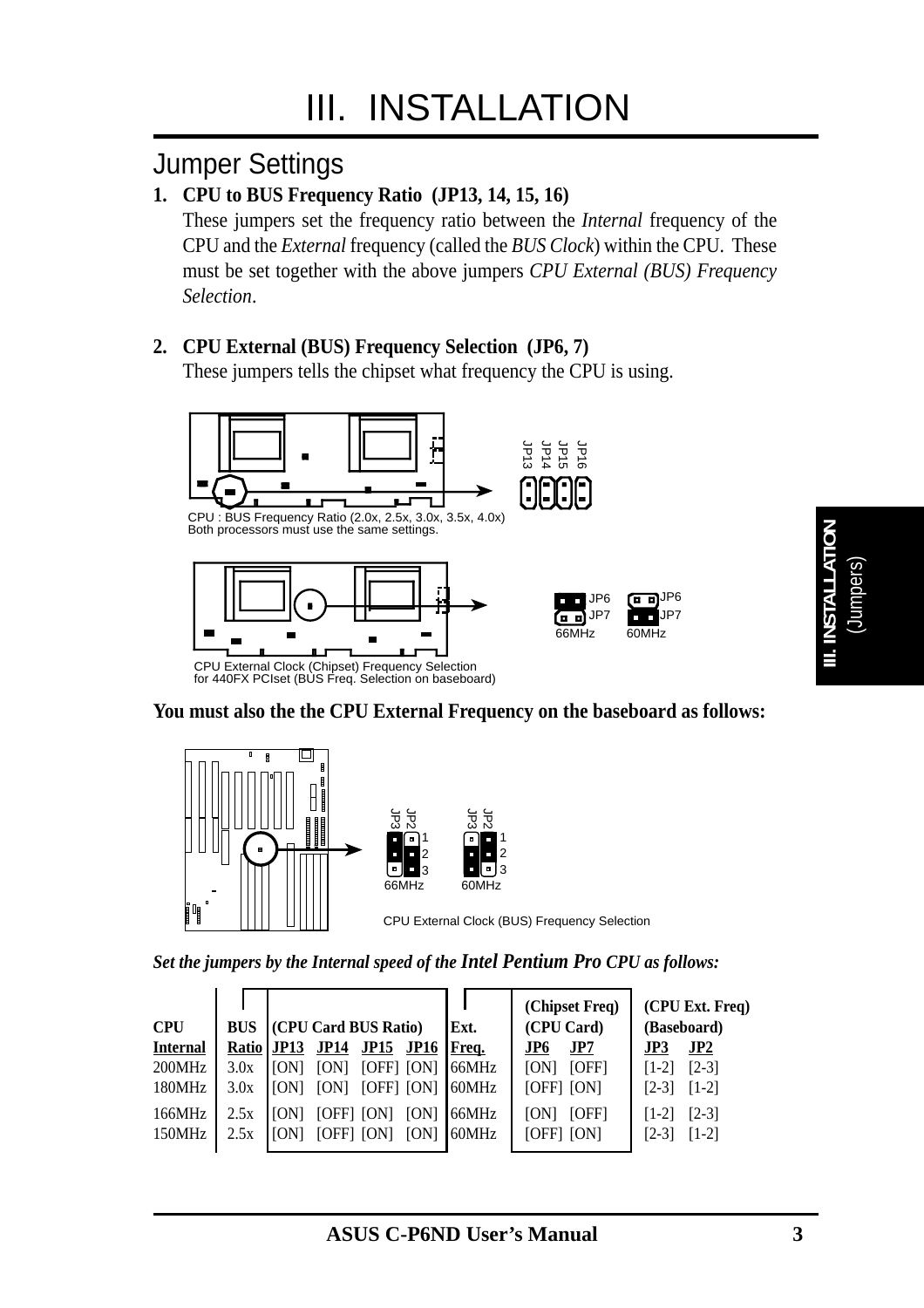#### **3. Voltage Regulator Output Selection (JP2-5, 9-12)**

Pentium Pro Processors may require different voltages. Current processors (marked "Pentium Pro") support VID and will automatically adjust the voltage regulator so that no jumper settings are needed (leave these jumpers open in this case). Older processors without VID support require manual voltage ID setting. Use [S] for Short and [O] or Open.

**Selections 3.5 3.4 3.3 3.2 3.1 3.0 2.9 2.8 2.7 2.6 2.5 2.4 2.3 2.2 2.1 JP5/9 (VID 0)** [S] [O] [S] [O] [S] [O] [S] [O] [S] [O] [S] [O] [S] [O] [S] **JP4/10 (VID 1)** [S] [S] [O] [O] [S] [S] [O] [O] [S] [S] [O] [O] [S] [S] [O] **JP3/11 (VID 2)** [S] [S] [S] [S] [O] [O] [O] [O] [S] [S] [S] [S] [O] [O] [O] **JP2/12 (VID 3)** [S] [S] [S] [S] [S] [S] [S] [S] [O] [O] [O] [O] [O] [O] [O]



#### **4. CPU cooling fan connector (JP1, JP8)**

This connector supports a CPU cooling fan of 500mAMP (6WATT) or less. Depending on the fan manufacturer, the wiring may be different. The red wire should be positive, while the black should be ground. Connect the fan to the board taking into consideration the polarity of the connector.

**WARNING: Damage may occur to the motherboard and/or the CPU fan if these pins are incorrectly used. These are not jumpers, do not place jumper caps over these pins.**



**III. INSTALLATION** (Jumpers)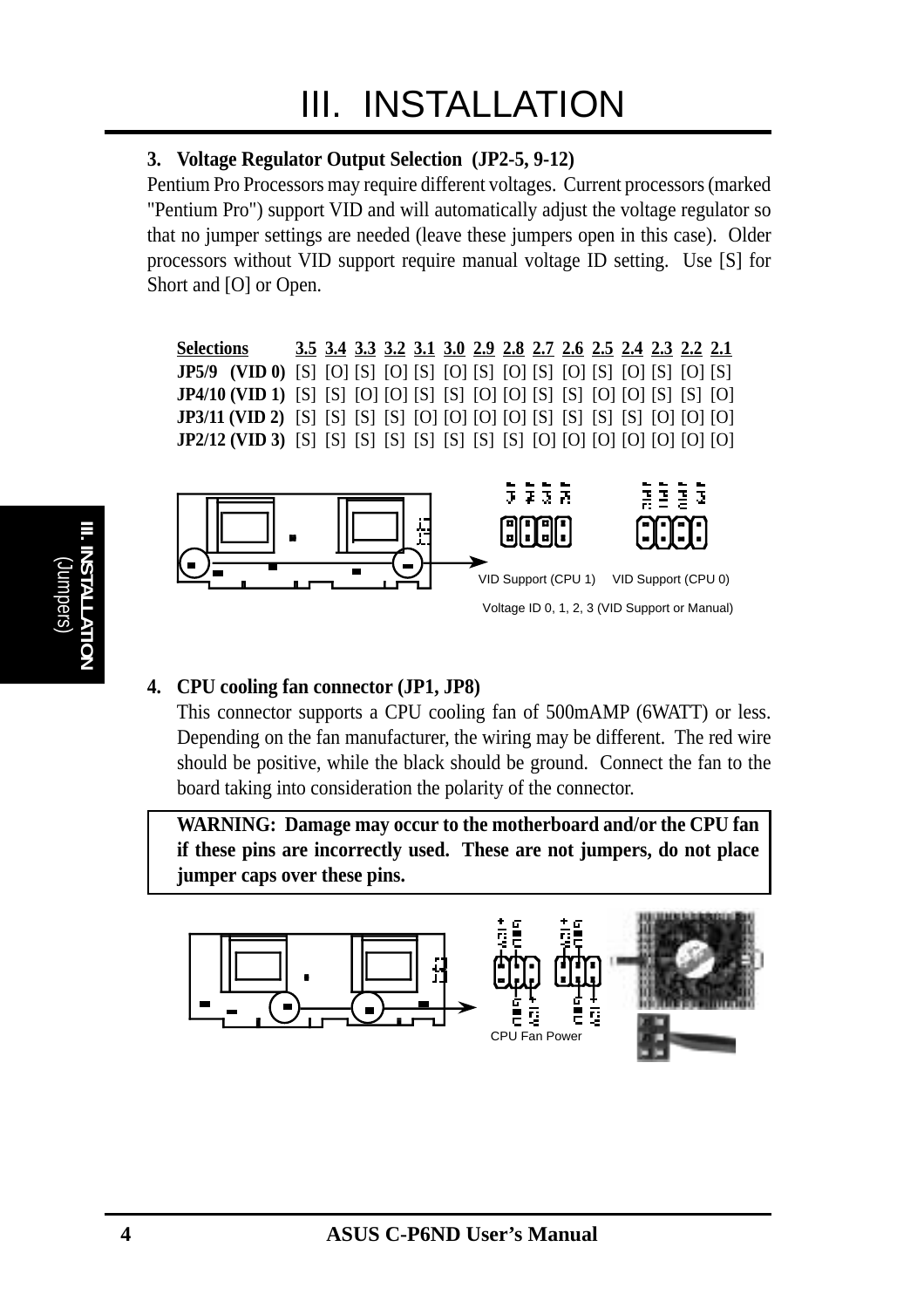# III. INSTALLATION

## Software BIOS

The BIOS on the two CPU cards are different. When adding a CPU card, find the BIOS chip that came with the CPU card and replace it with the one on the baseboard if one is present. Use the Flash Memory Writer utility to upgrade the BIOS version from the support diskette provided if necessary. You can find instruction on using the Flash memory Write utility at the end of the BIOS Software section IV.

## Power Connection Procedures

- 1. After all jumpers and connections are made, close the system case cover.
- 2. Make sure that all switches are in the off position as marked by  $\bigcirc$ .
- 3. Connect the power supply cord into the power supply located on the back of your system case as instructed by your system user's manual.
- 4. Connect all power cords into a power strip that is equipped by a surge protector.
- 5. You may then turn on your devices in the following order:
	- a. Your monitor
	- b. External SCSI devices (starting with the last device on the chain)
	- c. Your system power
- 6. The power LED on the front panel of the system case will light and the monitor LED as well. The system will then run power-on tests. While the tests are running, additional messages will appear on the screen. If you do not see anything within 30 seconds from the time you turn on the power, the system may have failed a power-on test. Recheck your jumper settings and connections or call your authorized dealer for assistance.
- 7. During power-on, hold down the <Delete> key to enter BIOS setup. Follow the next section "BIOS SOFTWARE" for instructions.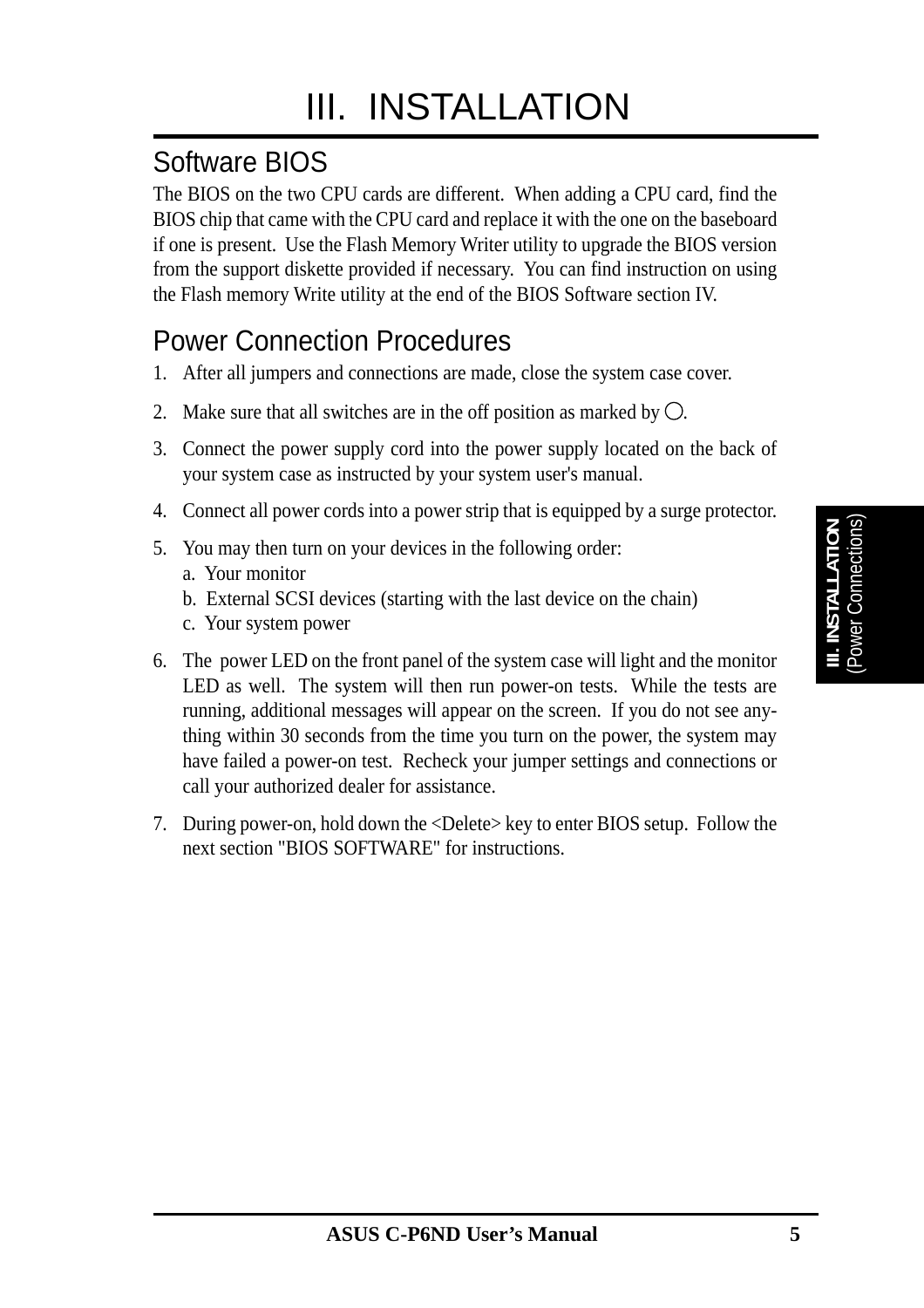## Support Software

**FILELIST.TXT -** View this file to see the files included in the support software.

**PFLASH.EXE -** This is the Flash Memory Writer utility that updates the BIOS by uploading a new BIOS file to the programmable flash ROM chip on the motherboard. To determine the BIOS version, check the last four numbers of the code displayed on the upper left-hand corner of your screen during bootup. Larger numbers represent a newer BIOS file.

**NOTE:** A binary BIOS file is no longer included with the support software. Save the motherboard's BIOS file to a floppy diskette as soon as your system is operational. See "Flash Memory Writer Utility" in this section to "Save Current BIOS to File."

## Flash Memory Writer Utility

| <b>ASUSTeK PNP BIOS</b><br>FLASH MEMORY WRITER V1.5<br>Copyright (C) 1995, ASUSTeK COMPUTER Inc. |
|--------------------------------------------------------------------------------------------------|
| Flash Type -- SST 29EE010                                                                        |
| Current BIOS Revision: #401A0-xxxx                                                               |
| Choose one of the following:                                                                     |
| 1. Save Current BIOS To File                                                                     |
| 2. Update BIOS Main Block From File                                                              |
| 3. Advanced Features                                                                             |
| Enter Choice: [1]                                                                                |
| Press ESC To Exit                                                                                |

xxxx denotes the current BIOS version stored in the Flash EPROM

**IMPORTANT: Flash Type may also be "INTEL 28F001BXT." If "unknown" is shown after "Flash type --," then this ROM chip is not programmable or not supported with the PnP BIOS and therefore cannot be programmed by the Flash Memory Writer.**

#### Main Menu

**1. Save Current BIOS to File (Perform as soon as system is operational)**

This option allows you to copy the contents of the Flash memory chip onto a diskette. This gives you a backup copy of the original motherboard BIOS in case you need to re-install it.

**Create a bootable system floppy diskette by typing [FORMAT A:/S] from the DOS environment without creating "AUTOEXEC.BAT" and "CONFIG.SYS" files, then save the PFLASH.EXE and the BIOS to the floppy diskette.**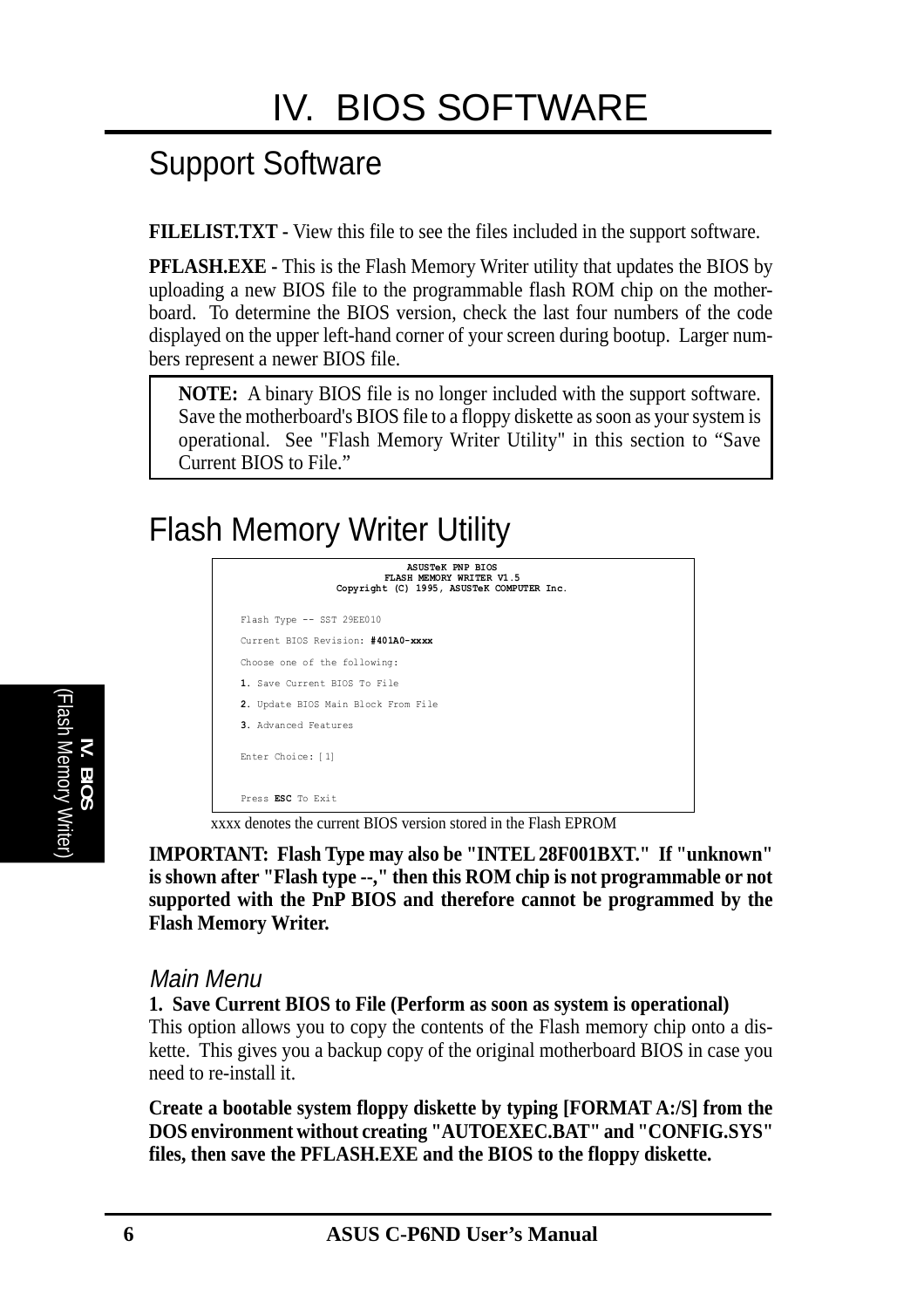#### **2. Update BIOS Main Block from File**

This option updates the BIOS from a file on the disk. This can either be a new file or a backup file created by the "Save Current BIOS to File" option. This will not update the Boot Block if the Boot Block is different. You will be prompted with the following if advanced features if necessary.

**Boot Block of New BIOS is different from old one !!! Please Use 'Advanced Feature' to flash whole bios !!!**

#### **3. Advanced Features**

Selecting this option brings up the Advanced Features screen for clearing the PnP configuration record and updating the motherboard BIOS.

### Advanced Features Menu



xxxx denotes the current BIOS version stored in the Flash EPROM

#### **1. Clear PNP ESCD Parameter Block**

This option erases the Plug-and-Play (PnP) configuration record.

#### **2. Update BIOS Including Boot Block and ESCD**

This option updates the Boot Block, the motherboard BIOS and the PnP ESCD Parameter Block from a new BIOS file.

**NOTE:** "Update BIOS Main Block from File" and "Update BIOS Including Boot Block and ESCD" requires that the system is running in real mode. This utility will not operate if the system is under protected mode or virtual mode. You should boot from a system floppy diskette without "AUTOEXEC.BAT" and "CONFIG.SYS" files.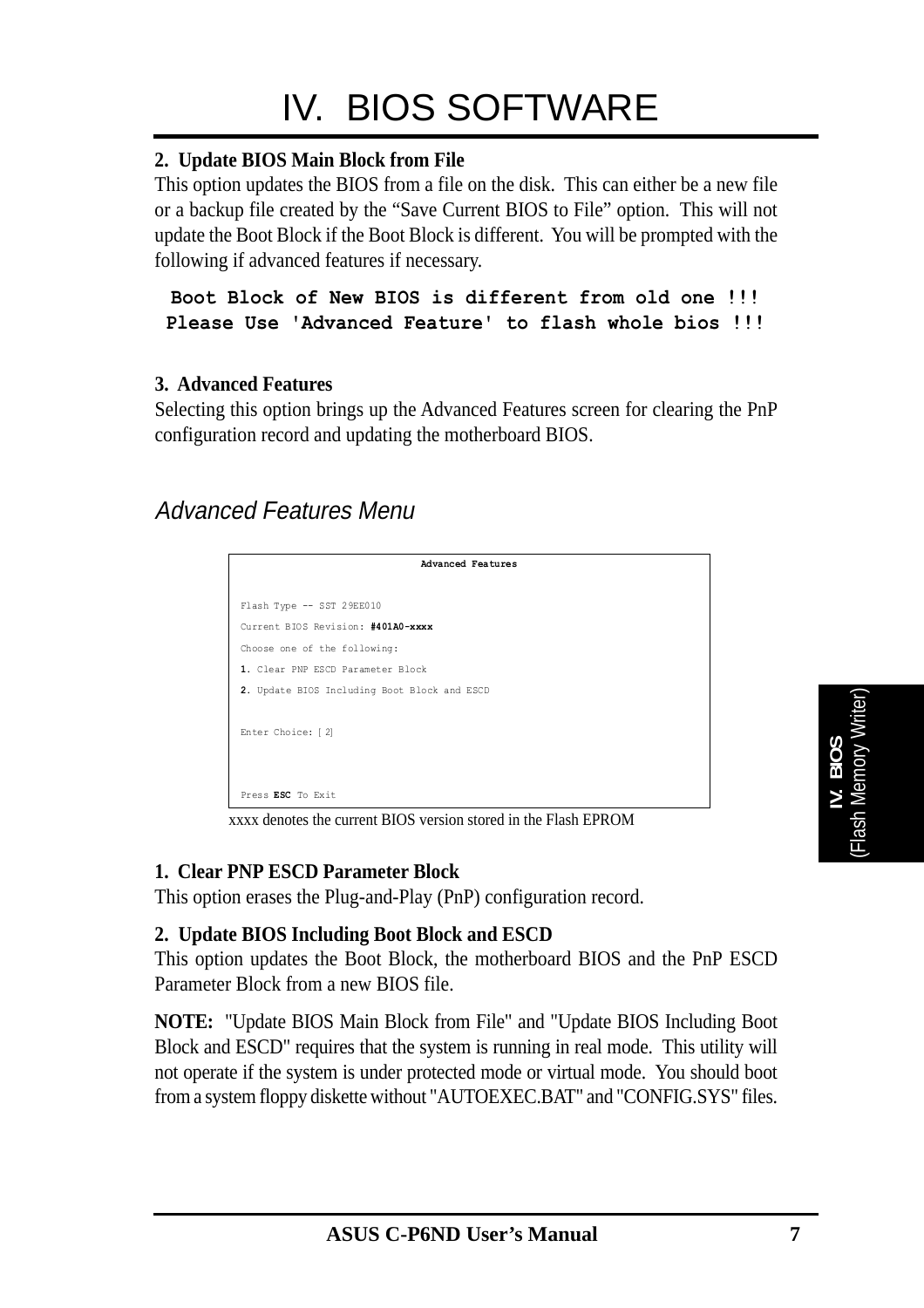## Updating your Motherboard's BIOS

- 1. Download an updated BIOS file from Bulletin Board Services (BBS) or the internet (WWW) and save to the diskette you created in step 1 of the Main Menu. See **ASUS CONTACT INFORMATION** on page II.
- 2. Turn off your computer and open the system cabinet to *Enable* "Boot Block Programming" jumper as shown in section III.
- 2. Boot from the floppy diskette you created in step 1 of the main menu.
- 3. At the "A:\" prompt, type: **PFLASH <Enter>**
- 4. Enter "2" from the Main Menu or "2" from the Advanced Features Menu.
- 5. The program displays a second screen prompting you for the name of the BIOS file. Type in the complete name of the file, including the file name extension, and then press the <Enter> key. The utility then uploads the BIOS file from disk. The following message will appear:

#### **DO NOT TURN OFF THE SYSTEM IF THERE IS A PROBLEM!**

If you encounter problems while downloading the new BIOS, DO NOT turn off your system since this might prevent your system from booting up. Just repeat the process, and if the problem still persists, upload the original BIOS file you saved to disk in step 1 of the Main Menu.

WARNING: If the Flash Memory Writer utility was not able to successfully download a complete BIOS file, your system may not be able to boot up. If this happens, your system will require service from your vendor.

- 6. After successfully downloading the new BIOS file, exit the Flash Memory Writer utility and **then turn off your system**. Set the jumper back to its default setting of Programming "*Disabled*."
- 7. Turn on your computer and hold down <delete> to enter BIOS setup. **You must select "Setup Default" to affect the new BIOS, then you may set other items from the Main Menu.**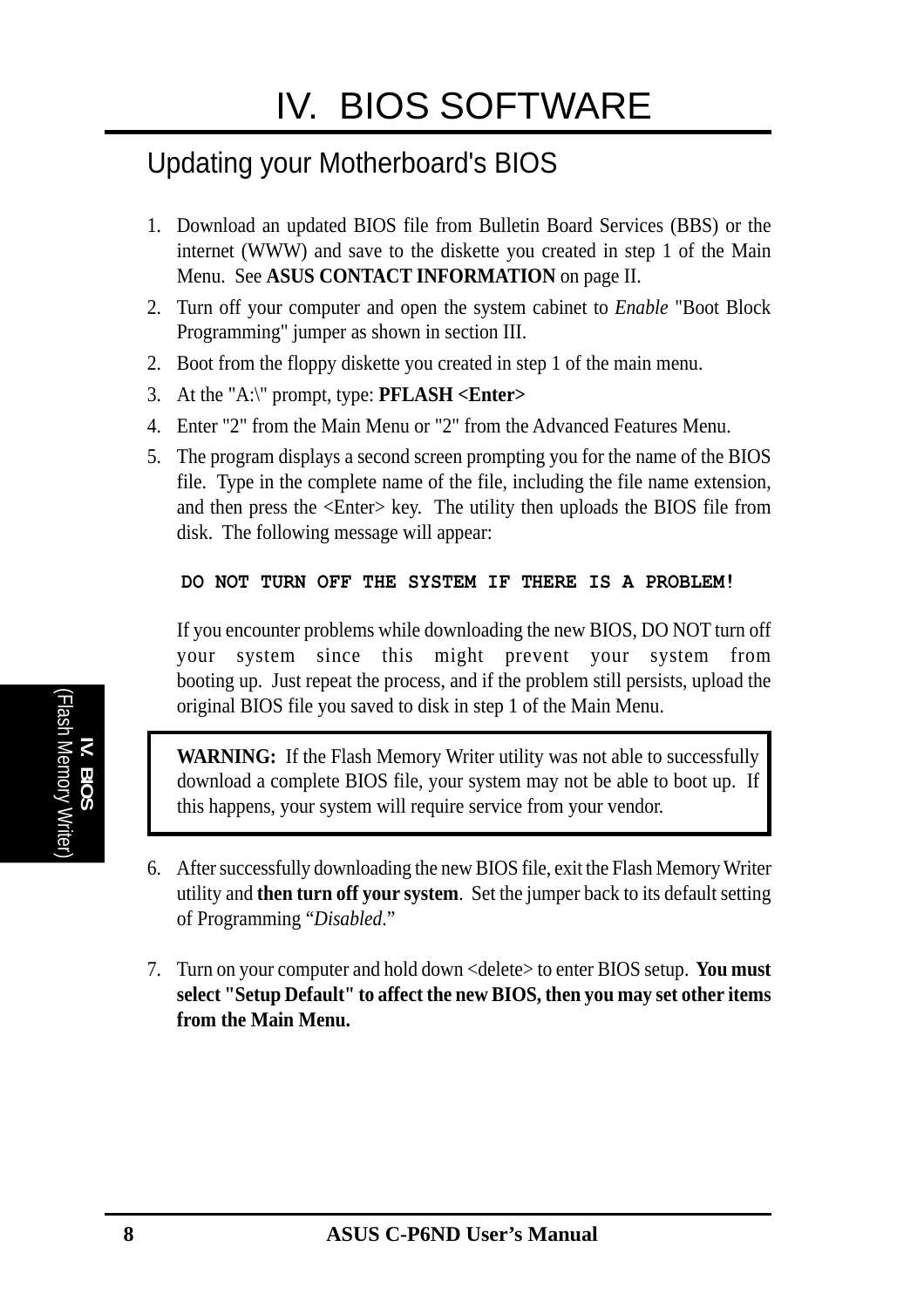## BIOS Setup

The motherboard supports two programmable Flash ROM chips: 5 Volt and 12 Volt. Either of these memory chips can be updated when BIOS upgrades are released. Use the Flash Memory Writer utility to download the new BIOS file into the ROM chip as described in detail in this section.

All computer motherboards provide a Setup utility program for specifying the system configuration and settings. If your motherboard came in a computer system, the proper configuration entries may have already been made. If so, invoke the Setup utility, as described later, and take note of the configuration settings for future reference; in particular, the hard disk specifications.

If you are installing the motherboard, reconfiguring your system or you receive a Run Setup message, you will need to enter new setup information. This section describes how to configure your system using this utility.

The BIOS ROM of the system stores the Setup utility. When you turn on the computer, the system provides you with the opportunity to run this program. This appears during the Power-On Self Test (POST). Press the <Delete> key to call up the Setup utility. If you are a little bit late pressing the mentioned key(s), POST will continue with its test routines, thus preventing you from calling up Setup. If you still need to call Setup, reset the system by simultaneously pressing the <Ctrl>, <Alt> and <Delete> keys, or by pushing the Reset button on the system case. You can also restart by turning the system off and then back on again. But do so only if the first two methods fail.

When you invoke Setup, the CMOS SETUP UTILITY main program screen will appear with the following options:

| ам влам поступител<br>1910 - F. 1911 - L. 191<br>Kneft Common: INC. |                                                                       |  |  |
|---------------------------------------------------------------------|-----------------------------------------------------------------------|--|--|
| SUMMERS CONTRACTOR                                                  | 医眼畸形 医骨下的医骨骨折                                                         |  |  |
| COOK TOWNSEL CONFIR                                                 | LOIR PROGRAM                                                          |  |  |
| Contract results to the first                                       | <b>A MOST A DIFFERENTIAL</b>                                          |  |  |
| <b>PAYED FRANCE 21 DETA:</b>                                        | SAVE & SALT SERVICE                                                   |  |  |
| IND AND INTUITION                                                   | $T \times T T \cong T \cong T T \cong T \times T \times G$            |  |  |
| <b>LASH HIS STRING CON</b>                                          |                                                                       |  |  |
| 1240 COTUR DODA, LTG.                                               |                                                                       |  |  |
| -97 - 1 - 11 1 1 1 1<br>ા જેવામાં આવેલું છે. આ ગામમાં આવેલ<br>п     | <b>SATE: THE</b><br><b>Contract Contract</b><br>te illier advant calm |  |  |
| nan dari wuxuu misku yee                                            |                                                                       |  |  |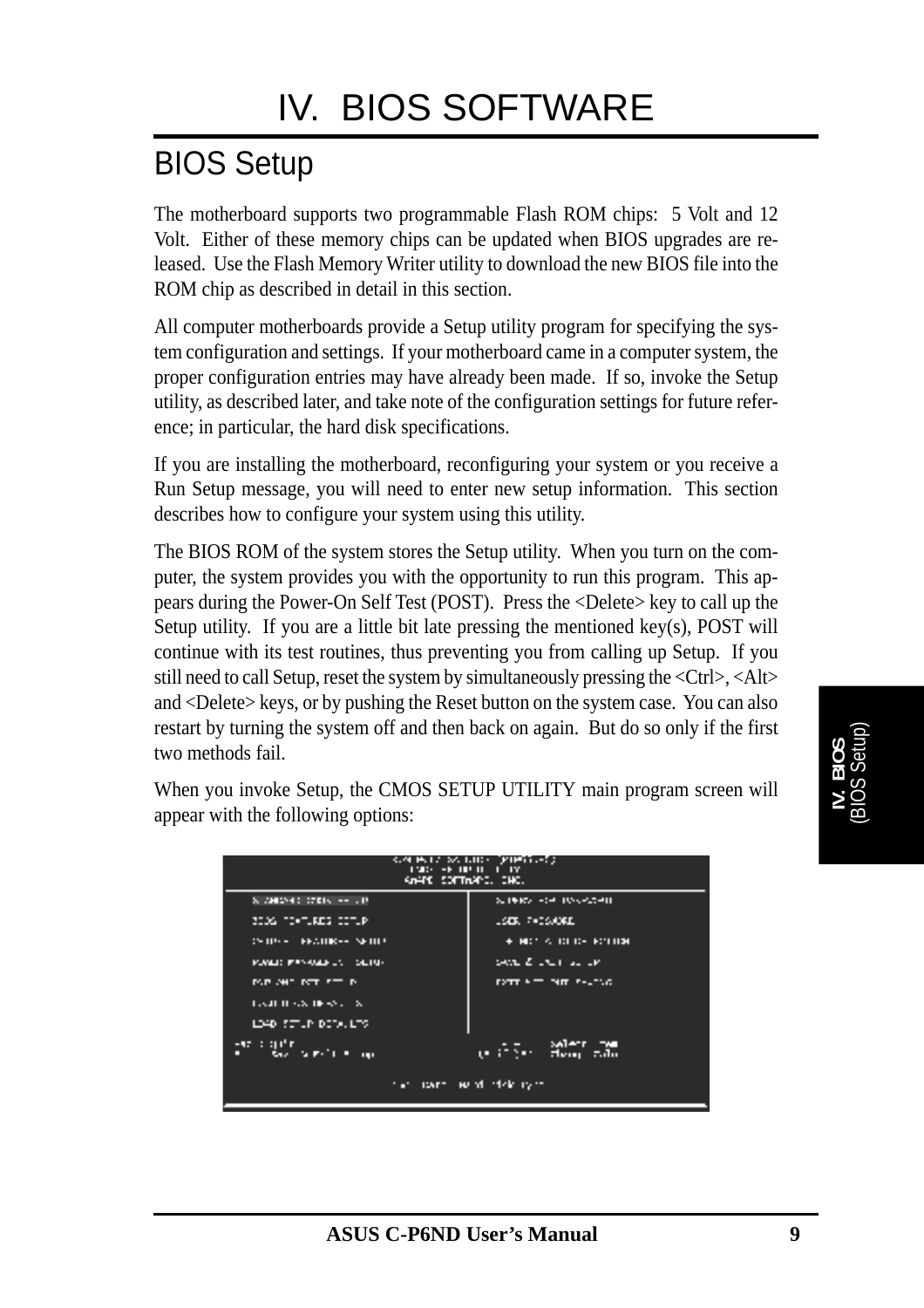### Load Defaults

The "Load BIOS Defaults" option loads the minimized settings for troubleshooting. "**Load Setup Defaults**", on the other hand, is for loading optimized defaults for regular use. Choosing defaults at this level, will modify all applicable settings.

A section at the bottom of the above screen displays the control keys for this screen. Take note of these keys and their respective uses. Another section just below the control keys section displays information on the currently highlighted item in the list.

## Standard CMOS Setup

This "Standard CMOS Setup" option allows you to record some basic system hardware configuration and set the system clock and error handling. If the motherboard is already installed in a working system, you will not need to select this option anymore. However, if the configuration stored in the CMOS memory on the board gets lost or damaged, or if you change your system hardware configuration, you will need to respecify the configuration values. The configuration values usually get lost or corrupted when the power of the onboard CMOS battery weakens.

| ам влагости: Симбо-С <u>а</u><br>NUMBER OF STREET<br>KNATO CONTINATO, CHO.                                    |                                               |  |                                                                     |                                                                            |   |                          |  |
|---------------------------------------------------------------------------------------------------------------|-----------------------------------------------|--|---------------------------------------------------------------------|----------------------------------------------------------------------------|---|--------------------------|--|
| الاعتبار التقاربان مسارون المعاربات والمستحد<br>Thus introduced a $\Xi$ ( $\Xi^-$ ) of                        |                                               |  |                                                                     |                                                                            |   |                          |  |
| 医硬性 化三硫酸 医二十二指肠 医二乙酸 医二乙酸                                                                                     |                                               |  |                                                                     |                                                                            |   | 计单位 网络非洲地名美国巴克尔 医神经性白细胞的 |  |
| Primary Maaler – Chemin<br>Primary Sieve – Chemin<br>Second as Skyter of the co-<br>Severdor y Matar III Hamm | $\begin{bmatrix} 1 & 3 \ 3 & 1 \end{bmatrix}$ |  | $\begin{array}{cc} \xi & \delta \\ \xi & 0 \\ \xi & 0 \end{array}.$ | $\frac{9}{0}$<br>$-0.5$                                                    | š | 8                        |  |
| ● Ting → Till com → Till in<br>Cariyo S . Mumac<br>(Elvydynd Model Capyort – Dischran                         |                                               |  |                                                                     | - Sach Marine, Ingles<br>External Marine, 2002)<br>- Contem Membrid - 1947 |   |                          |  |
| <b>Video - 同時の言葉の</b><br>1.1 . 이번 이 유니 - Suitzez                                                              |                                               |  |                                                                     | Total Names ANNOC                                                          |   |                          |  |
| eer in gut n<br>机动力 经利润 计微微性能<br>i Leis i poloni met<br>Krijste i dansk coler<br>$\sim 100$ .                 |                                               |  |                                                                     |                                                                            |   |                          |  |

The above screen provides you with a list of options. At the bottom of this screen are the control keys for use on this screen. Take note of these keys and their respective uses.

User-configurable fields appear in a different color. If you need information on the selected field, press the  $\langle F1 \rangle$  key. The help menu will then appear to provide you with the information you need. The memory display at the lower right-hand side of the screen is read-only and automatically adjusts accordingly.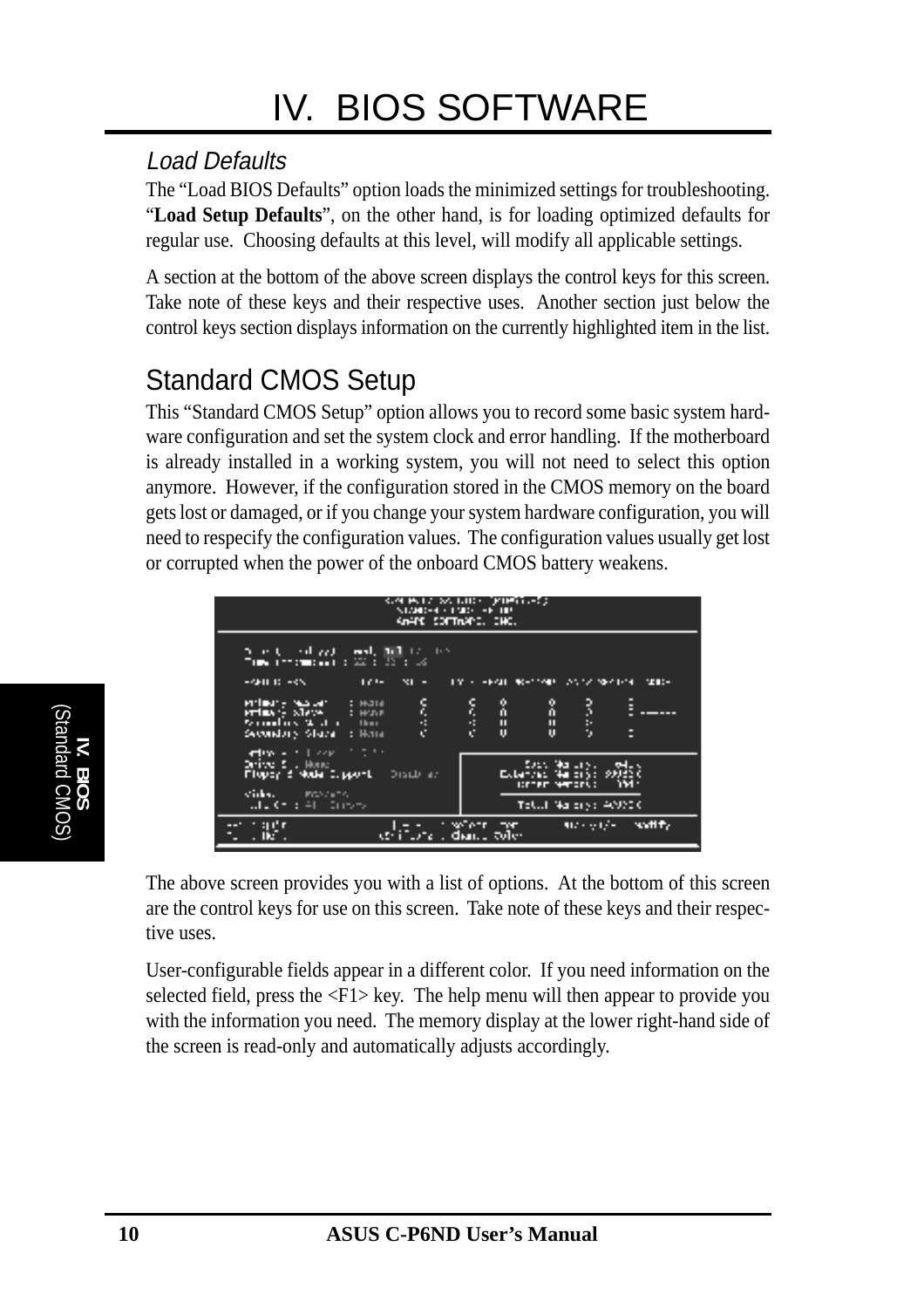### Details of Standard CMOS Setup:

#### **Date**

To set the date, highlight the "Date" field and then press the page up/page down or +/- keys to set the current date. Follow the month, day and year format. Valid values for month, day and year are:

| Month: | 1 to 12    |
|--------|------------|
| Day:   | 1 to 31    |
| Year:  | up to 2099 |

#### **Time**

To set the time, highlight the "Time" field and then press the page up/page down or +/- keys to set the current time. Follow the hour, minute and second format. Valid values for hour, minute and second are:

| Hour:   | $00 \text{ to } 23$ |
|---------|---------------------|
| Minute: | $00$ to 59          |
| Second: | 00 to 59            |

You can bypass the date and time prompts by creating an AUTOEXEC.BAT file. For information on how to create this file, please refer to the MS-DOS manual.

#### **Hard Disk Drives**

This field records the specifications for all non-SCSI hard disk drives installed in your system. The onboard PCI IDE connectors provide Primary and Secondary channels for connecting up to four IDE hard disks or other IDE devices. Each channel can support up to two hard disks; the first of which is the "master" and the second is the "slave".

Specifications for SCSI hard disks need not to be entered here since they operate using device drivers and are not supported by any the BIOS. If you install the optional PCI-SC200 SCSI controller card into the motherboard (see section VI for instructions). If you install other vendor's SCSI controller card, please refer to their respective documentations on how to install the required SCSI drivers.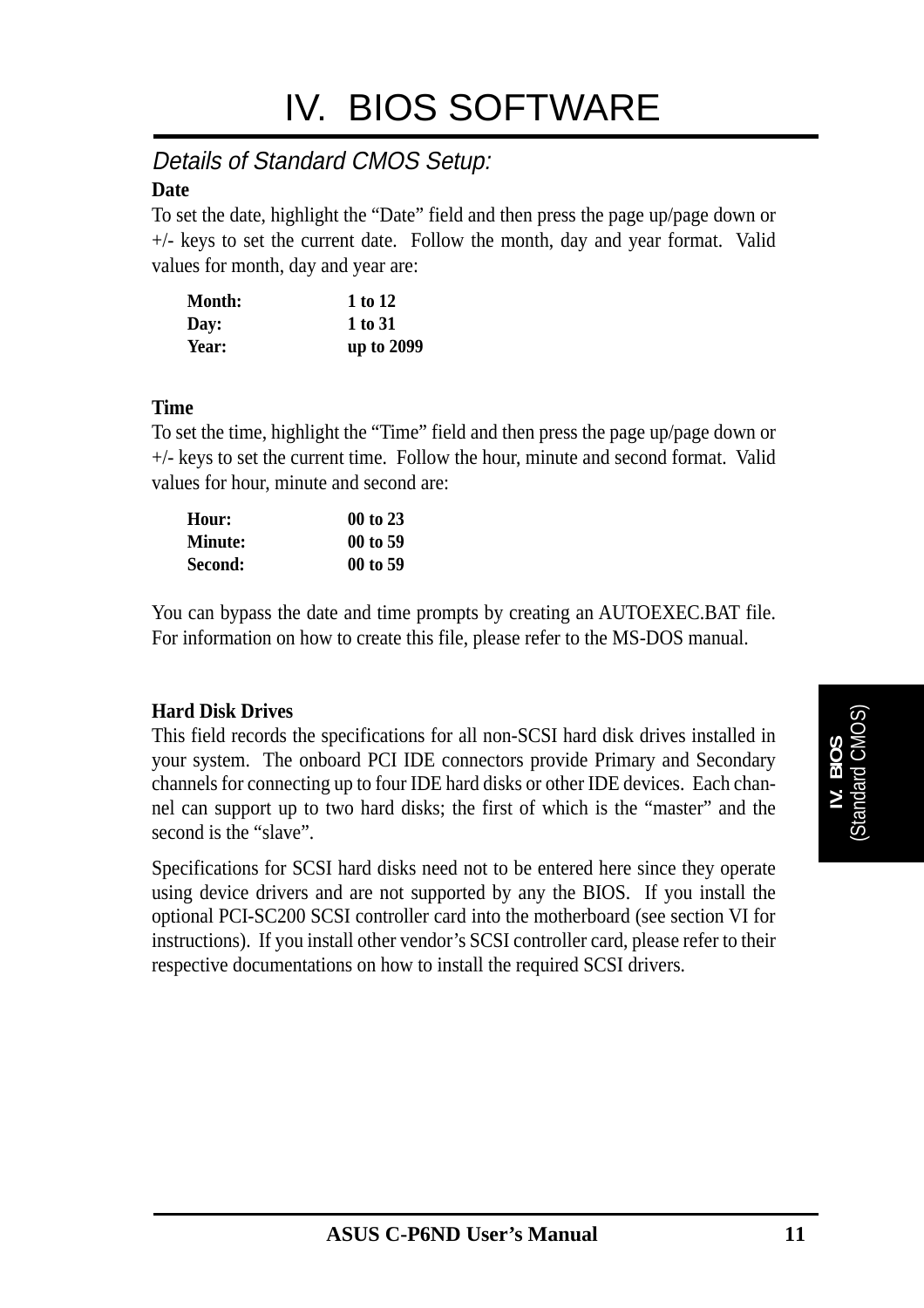#### **For IDE hard disk drive setup, you can:**

- Use the *Auto* setting for detection during bootup.
- Use the IDE HDD AUTO DETECTION in the main menu to automatically enter the drive specifications.
- Enter the specifications yourself manually by using the "User" option.

The entries for specifying the hard disk type include **CYLS** (number of cylinders), **HEAD** (number of read/write heads), **PRECOMP** (write precompensation), **LANDZ** (landing zone), **SECTOR** (number of sectors) and **MODE**. The **SIZE** field automatically adjusts according to the configuration you specify. The documentation that comes with your hard disk should provide you with the information regarding the drive specifications.

The **MODE** entry is for IDE hard disks only, and can be ignored for MFM and ESDI drives. This entry provides three options: *Normal, Large, LBA*, or *Auto* (see below). Set **MODE** to the *Normal* for IDE hard disk drives smaller than 528MB; set it to *LBA* for drives over 528MB that support Logical Block Addressing (LBA) to allow larger IDE hard disks; set it to *Large* for drives over 528MB that do not support LBA. *Large* type of drive can only be used with MS-DOS and is very uncommon. Most IDE drives over 528MB support the *LBA* mode.

#### **Auto detection of hard disks on bootup**

For each field: Primary Master, Primary Slave, Secondary Master, and Secondary Slave, you can select *Auto* under the TYPE and MODE fields. This will enable auto detection of your IDE drives during bootup. This will allow you to change your hard drives (with the power off) and then power on without having to reconfigure your hard drive type. If you use older hard drives which do not support this feature, then you must configure the hard drive in the standard method as described above by the "User" option.

**NOTE:** After the IDE hard disk drive information has been entered into BIOS, new IDE hard disk drives must be partitioned (such as with FDISK) and then formatted before data can be read from and write on. Primary IDE hard disk drives must have its partition set to *active* (also possible with FDISK).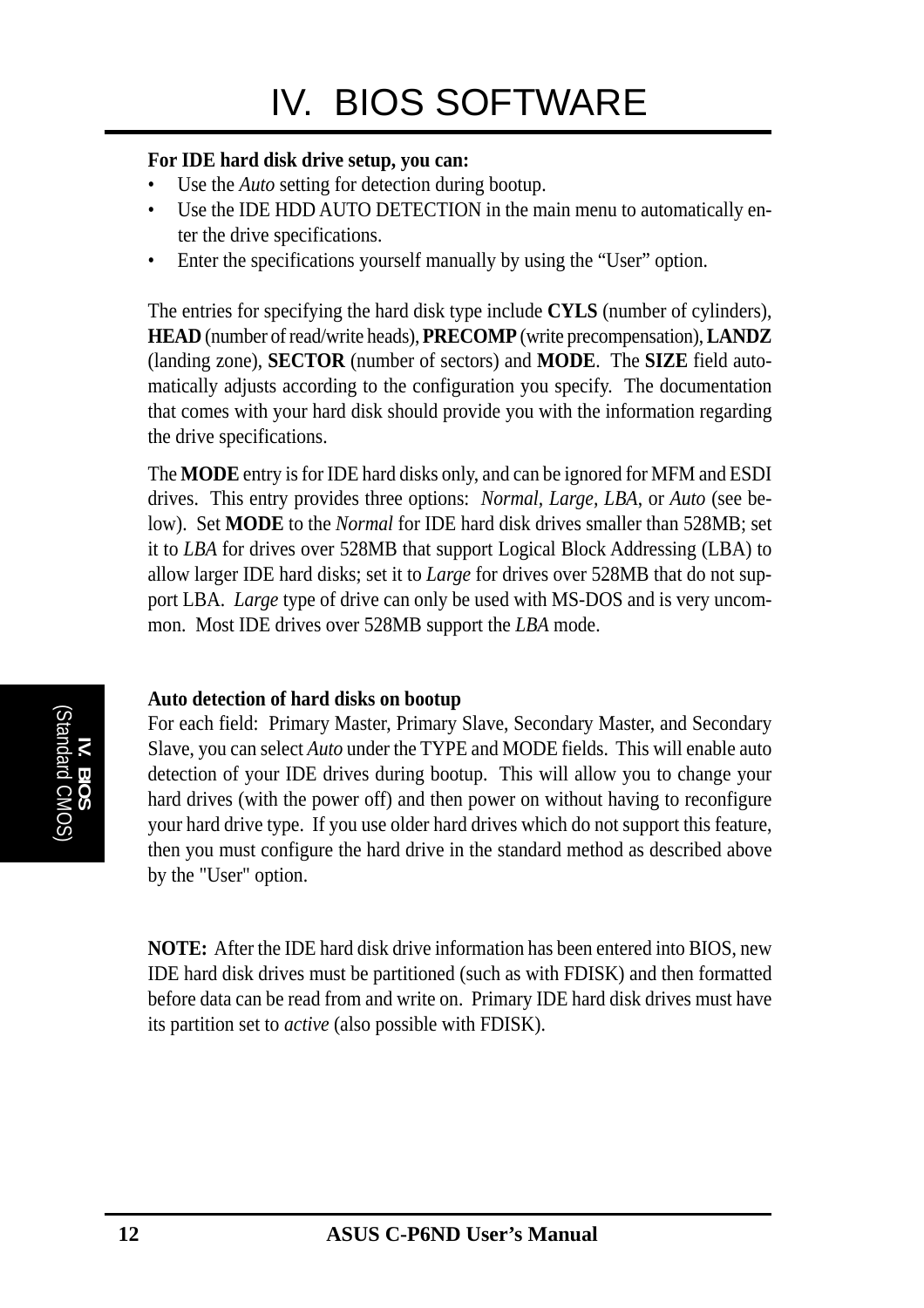#### **Drive A, Drive B**

These fields record the types of floppy disk drives installed in your system. The available options for drives A and B are:

*360KB, 5.25 in. 1.2MB, 5.25 in. 720KB, 3.5 in. 1.44MB, 3.5 in. 2.88MB, 3.5 in. None*

To enter the configuration value for a particular drive, highlight its corresponding field and then select the drive type using the left- or right-arrow key.

#### **Floppy 3 Mode Support**

This is the Japanese standard floppy drive. The standard stores 1.2MB in a 3.5" diskette. This is normally disabled but you may choose from either:

*Drive A Drive B Both Disabled* (Default)

#### **Video**

Set this field to the type of video display card installed in your system. The options are:

*EGA/VGA* (Default) *Mono (for Hercules or MDA) CGA 40 CGA 80*

If you are using a VGA or any higher resolution card, choose the "EGA/VGA" option.

#### **Halt On**

This field determines which types of errors will cause the system to halt.

*All Errors* (Default) *No Errors All, But Keyboard All, But Diskette All, But Disk/Key*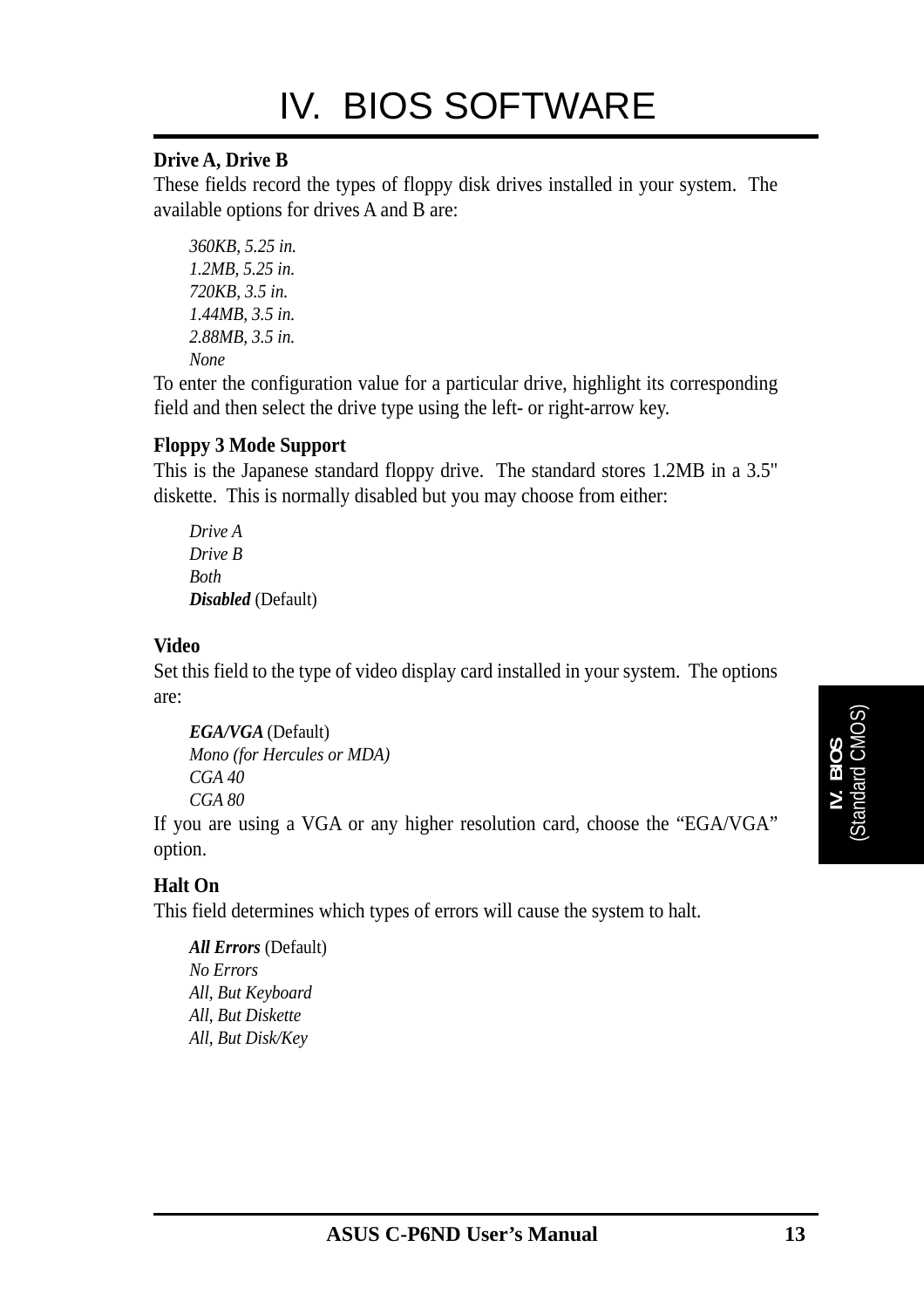## BIOS Features Setup

This "BIOS Features Setup" option consists of configuration entries that allow you to improve your system performance, or let you set up some system features according to your preference. Some entries here are required by the motherboard's design to remain in their default settings.

| KAN BATA SA TIDA (KIBRITAS).<br>医眼神经 医血管 计数字 经一种利润的<br>SAPR CONTACT: INC.                                                                                                                                                                                                                                                                                                                                                                                                                                                                                                                                                                                                                                                                                                                                                 |                                                                                                                                                                                                                                                                                                                                                                                                                                          |  |  |
|---------------------------------------------------------------------------------------------------------------------------------------------------------------------------------------------------------------------------------------------------------------------------------------------------------------------------------------------------------------------------------------------------------------------------------------------------------------------------------------------------------------------------------------------------------------------------------------------------------------------------------------------------------------------------------------------------------------------------------------------------------------------------------------------------------------------------|------------------------------------------------------------------------------------------------------------------------------------------------------------------------------------------------------------------------------------------------------------------------------------------------------------------------------------------------------------------------------------------------------------------------------------------|--|--|
| di inflasifica<br>SAMPLE AND ARRESTS AND CONTINUES.<br>and the contract of the contract of the<br>on they's control<br><u>CP. Leve - Single -</u><br>and a control of the Display and<br>u kao mpikama<br>Kao mazami kao miling mandritry na kao mandritry<br>Detroite Mary Committee of the<br>. Divi. to<br>(C) of PORTE DE 24 H = 10 H = 10 H = 10 H = 10 H = 10 H = 10 H = 10 H = 10 H = 10 H = 10 H = 10 H =<br><b>MICE SAMPLE CONTACT AND INTERFERING THE</b><br>$\mathbf{K} = \mathbf{Q} \mathbf{q}$ and $\mathbf{q} = \mathbf{q}$ and $\mathbf{q} = \mathbf{q}$ and $\mathbf{q} = \mathbf{q}$<br>Deup Flerey Onten<br>11997 1911 - Spys Heek<br>Hinggy Cisk Keyess Common I 11998 1991<br>Bees My M. Lock Strugs (1970) Stru<br>Good Dje Gystam Gosso – III (Hydri)<br>Tive Human Cook Nexte Severant (Human Pres | kaduri ta Kartino.<br>Anti Anti Indonesia Perang<br>i i statun.<br>I i statun bilan<br>V ANG KIKI SHEARA<br>الحالفة فالمت<br>s 1000-en e- shekar<br>a certiet<br>Problet<br>a s≣ XX-a lo de la Marciana<br>Euching Dailyn, Steathar<br><del>. ∶</del> autot<br>LACOD DE L'Estados<br>الغواطون والتناز<br>- III : PHM-4<br>TCLEXN=HIL--- Sherkar I<br>$\sim$ - Med<br>ma de nombre standale<br>with an interesting and the control of the |  |  |
| The control of the Control of the<br>a a minoral<br>Tymorae Chaud (Chair South) bin<br>n (commente lumingrafemme) (° ° ) (° 200<br>1942): Smhovenn Nemour, Alfred (° 111 €63) (° )<br>. Discutive<br><u>KIS 1,6 S. Dona – Tanzani</u>                                                                                                                                                                                                                                                                                                                                                                                                                                                                                                                                                                                     | i gali i in tijem i Tallinna.<br>Distriktiv i i Tas¶OVisë i Nedelje<br>w<br>ă,<br>t old values, farity)-I time on<br><u> 1978 - GM Literature</u><br>, bor Sam frintle<br>٠.                                                                                                                                                                                                                                                             |  |  |

A section at the lower right of the screen displays the control keys you can use. Take note of these keys and their respective uses. If you need information on a particular entry, highlight it and then press the  $\langle F1 \rangle$  key. A pop-up help menu will appear to provide you with the information you need. To load the last set values, press the <F5> key. <F6> and <F7> load the BIOS default values and Setup default values, respectively.

#### Details of BIOS Features Setup: **Virus Warning**

This field protects the boot sector and partition table of your hard disk against accidental modifications. Any attempt to write to them will cause the system to halt and display a warning message. If this occurs, you can either allow the operation to continue or use a bootable virus-free floppy disk to reboot and investigate your system. The default setting is *Disabled*. This setting is recommended because conflicts with new operating systems. Installation of new operating systems require that you disable this to prevent write errors.

#### **CPU Level 1 Cache / CPU Level 2 Cache**

These fields allow you to choose from the default of *Enable* or choose *Disable* to turn on or off the CPU's Level 1 and Level 2 built-in cache.

#### **BIOS Update**

This functions as an update loader integrated into the BIOS to correct specific versions of the Pentium Pro processor. The BIOS will load the update on all processors during system bootup in the default position of *Enabled*.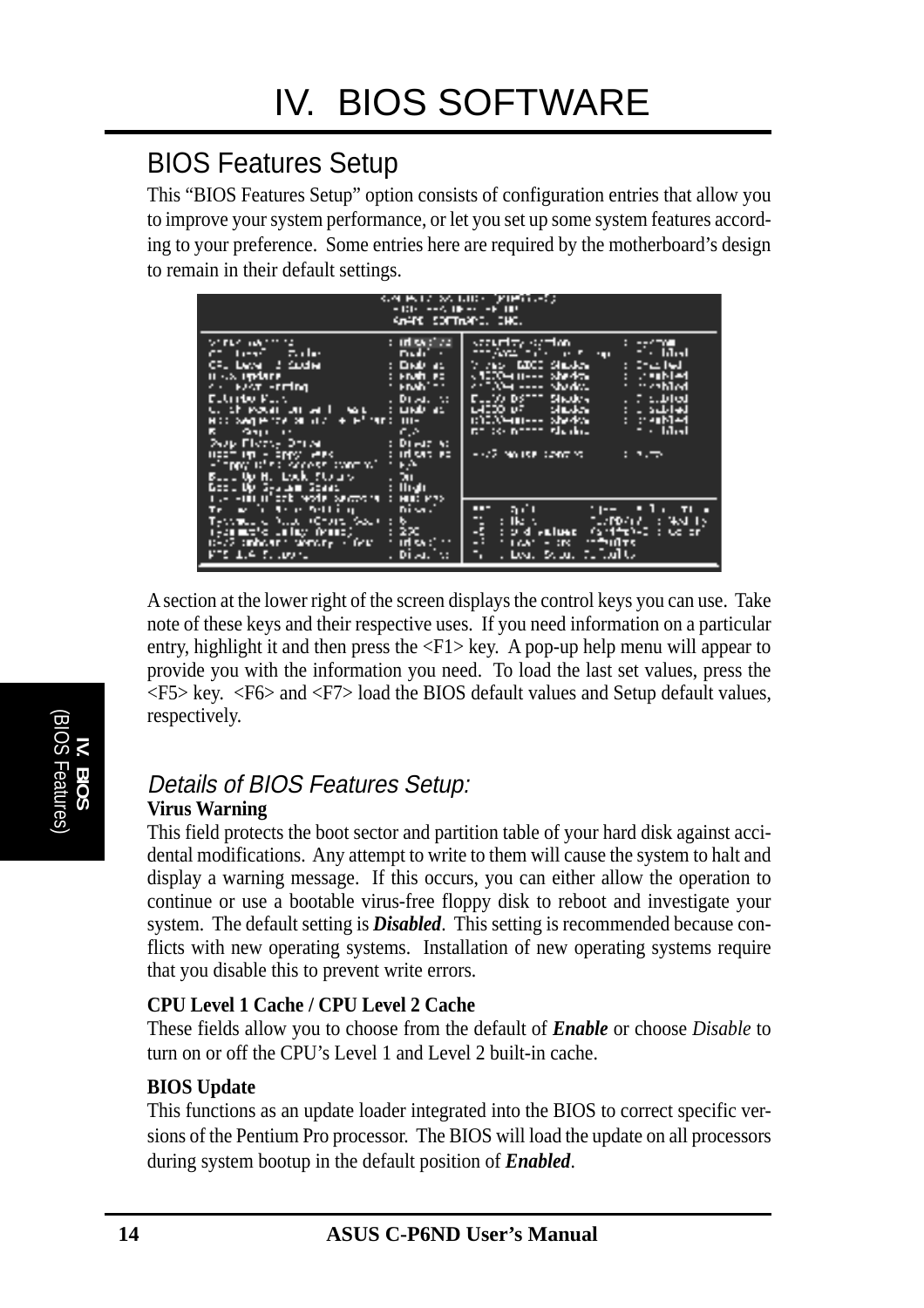#### **CPU Fast String**

Leave on default setting of *Enabled* for best performance.

#### **Deturbo Mode**

When *Enabled*, FLUSH# signal is held asserted to disable caching and the P6 bus pipeline will be stalled. This allows software to run at a reduced-speed. The default is set to *Disabled* to allow maximum processing speed.

#### **Quick Power On Self Test**

This field speeds up the Power-On Self Test (POST) routine by skipping retesting a second, third, and forth time. Setup default setting for this field is *Enabled*. A complete test of the system is done on each test.

#### **HDD Sequence SCSI/IDE First (New Feature!)**

When using both SCSI and IDE hard disk drives, IDE is always the boot disk using drive letter C (default setting of *IDE*). This new feature allows a SCSI hard disk drive to be the boot disk when set to *SCSI*. This allows multiple operating systems to be used on both IDE and SCSI drives or the primary operating system to boot using a SCSI hard disk drive.

#### **Boot Sequence**

This field determines where the system looks first for an operating system. Options are *C,CDROM,A*; *CDROM,C,A*; *A,C*; *C,A* The setup default setting is to check first the hard disk and then the floppy drive; that is, *C, A*.

#### **Swap Floppy Drive**

When enabled, the BIOS swaps floppy drive assignments so that Drive A becomes Drive B, and Drive B becomes Drive A under DOS. By setup default, this field is set to *Disabled*.

#### **Boot Up Floppy Seek**

When enabled, the BIOS will seek the floppy "A" drive one time. By setup default, this field is set to *Disabled*.

#### **Floppy Disk Access Control**

This allows protection of files from the computer system to be copied to floppy drives by allowing the setting of *Read Only* to only allow reads from the floppy but not writes. The setup default *R/W* allows both reads and writes.

#### **Boot Up NumLock Status**

This field enables users to activate the Number Lock function upon system boot. The setup default setting for this field is *On*.

#### **Boot Up System Speed**

This has not function and should be left at the setup default of *High*.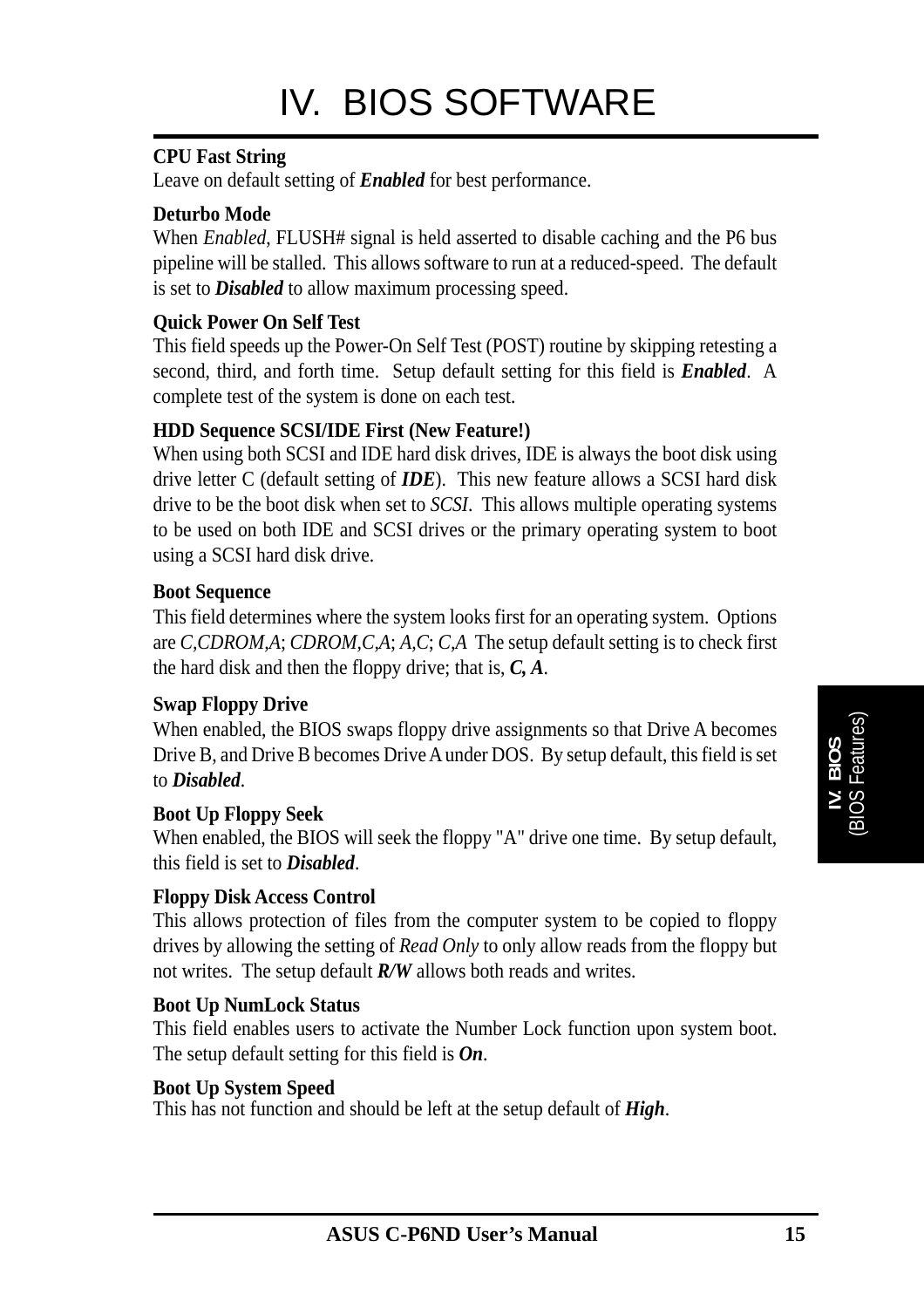#### **IDE HDD Block Mode Sectors**

This field enhances hard disk performance by making multi-sector transfers instead of one sector per transfer. Most IDE drives, except older versions, can utilize this feature. By setup default, this field is set to *HDD MAX*, other selections are *Disabled 2, 4, 8, 16,* and *32*.

#### **Typematic Rate (Chars/Sec)**

This field controls the speed at which the system registers repeated keystrokes. Options range from 6 to 30 characters per second. Setup default setting is *6;* other settings are *8, 10, 12, 15, 20, 24,* and *30*. O

#### **Typematic Delay (Msec)**

This field sets the time interval for displaying the first and second characters. Four delay rate options are available: 250ms, 500ms, 750ms and 1000ms. Setup default value is *250ms*.

#### **Security Option**

This field determines when the system prompts for the password. The default setting is *System*, where the system prompts for the User Password every time you boot up. The other option is *Setup*, where the system always boots up, and prompts for the Supervisor Password only when the Setup utility is called up. You can specify a password by using the *Supervisor Password* or *User Password* option from the main screen as explained later in this section.

#### **OS/2 Onboard Memory > 64M**

When using OS/2 operating systems with installed DRAM of greater than 64MB, you need to *Enable* this option otherwise leave this on the setup default of *Disabled*.

#### **MPS 1.4 Support**

MPS 1.4 is Intel's new Multi-Processor Specification. Some MP operating system still cannot support it. If your MP operating system cannot support MPS 1.4, you must leave this feature on the default of *Disabled*.

#### **PCI/VGA Palette Snoop**

Some display cards that are non-standard VGA such as graphics accelerators or MPEG Video Cards may not show colors properly. The setting *Enabled* should correct this problem. Otherwise leave this on the setup default setting of *Disabled*.

#### **Video BIOS Shadow**

This field allows you to change the video BIOS location from ROM to RAM. Relocating to RAM enhances system performance, as information access is faster than the ROM. Setup default setting is *Enabled*.

#### **C8000-CBFFF to DC000-DFFFF**

These fields are used for shadowing other expansion card ROMs. If you install other expansion cards with ROMs on them, you will need to know which addresses the ROMs use to shadow them specifically. Shadowing a ROM reduces the memory available between 640KB and 1024KB by the amount used for this purpose. Leave on default setting of *Disabled*.

#### **PS/2 Mouse Control**

The default of *Auto* allows the system to detect a PS/2 Mouse on bootup. If detected, IRQ12 will be used for the PS/2 Mouse. IRQ12 will be reserved for expansion cards if a PS/2 Mouse is not detected. *Disabled* will reserve IRQ12 for expansion cards and therefore the PS/2 Mouse will not function.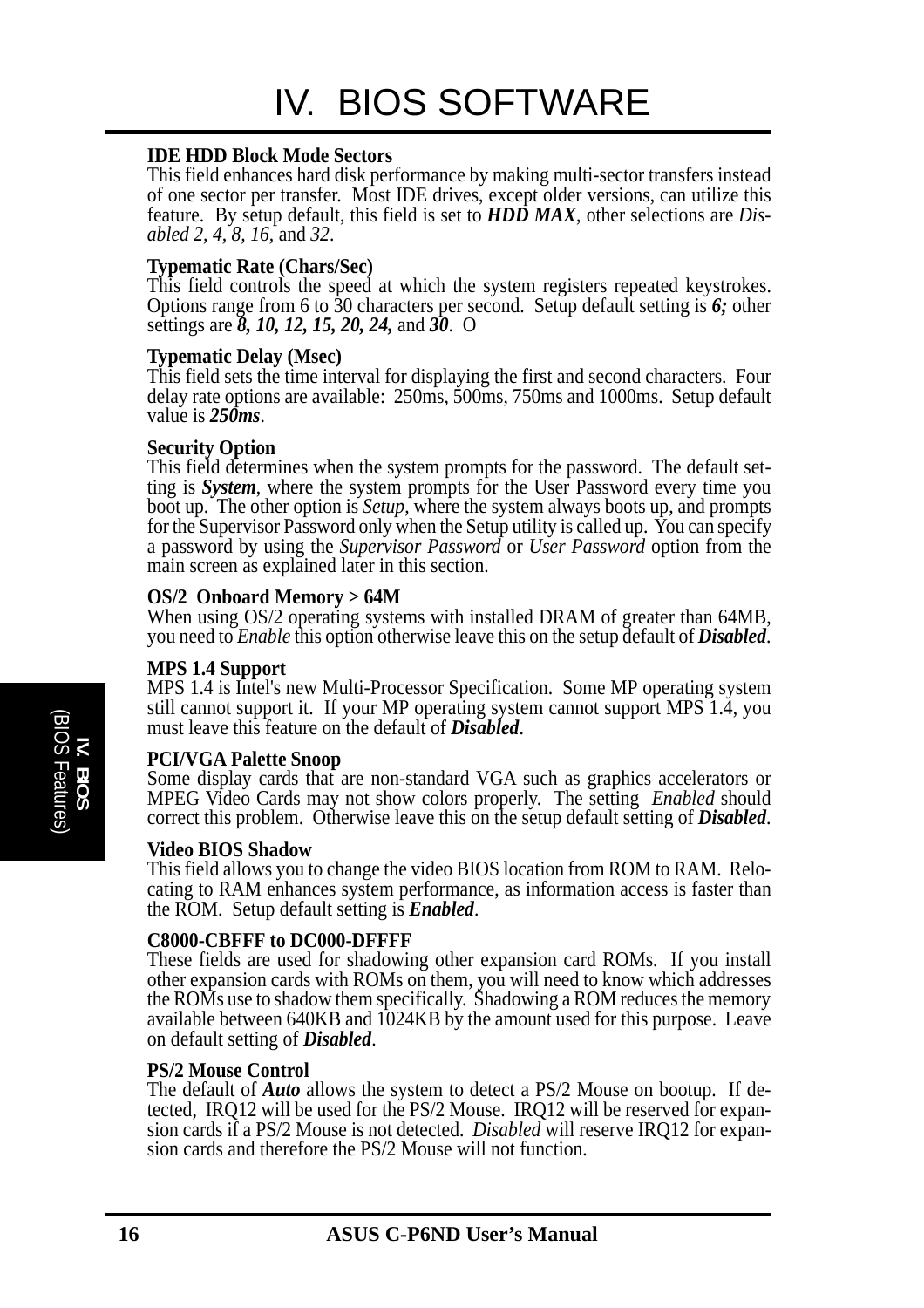### Chipset Features Setup

This "Chipset Features Setup" option controls the configuration of the board's Chipset. Control keys for this screen are the same as for the previous screen.

| KAN BALAN SALITING (MIHITA-DA<br>CONTRACT REALISTS CONTRA<br>KARNI COMTARNO, CHO.                                                                                                                                                  |                                                                                                                                                               |                                                                                                                                                                                                                                                       |                                                                                                    |
|------------------------------------------------------------------------------------------------------------------------------------------------------------------------------------------------------------------------------------|---------------------------------------------------------------------------------------------------------------------------------------------------------------|-------------------------------------------------------------------------------------------------------------------------------------------------------------------------------------------------------------------------------------------------------|----------------------------------------------------------------------------------------------------|
| A JEAN LONES (AFAIT SAN LONES)<br>mase possi from ligarym).<br>Deed world Surgiu (1910-01)<br>ка - мамлиген<br>Reserved Market (1970)<br>Mar Waller Miller<br>Line and have in the<br>sevemberg – el estring.<br>USZ esit – Bestin | film start<br>$\alpha = 0.0000$<br>a Ling<br>$\mathcal{O}(\mathcal{O}_\mathcal{O})$<br>— 2 n° f −<br>اح الله عل <sup>ي</sup> ا<br>in e velvines"<br>- Italian | standing of the construction of Term<br>of the self-that the computation<br>Crowery Garmel Rent 1<br>ustra of verdul <del>v</del> orm 2<br><b>CONSTRUCTION</b><br>Tangulay (Tangulaya). In<br>and offer and different<br>the Prince of Alan Committee | 化分析不分<br>Non-Storie<br>era⊪tron<br>Экри∕т «С<br><u>ттан!т</u> +;⊽<br><u>ETT 10000</u><br>- 4white. |
| <u>ся, що 700 минии Розии.</u><br>su smeath idir the<br>an the strong writing a constitution<br>Pusa Area I, Aritus<br><u>12 di Julia 170 Perovania (Filme</u><br>A-tim iá: kezyvejy dme                                           | D da an<br>化硬性 医动物<br>⊦rah"en<br>tratic.<br>1 WX.<br>l Block                                                                                                  | Kingswerd F.C. 200 Chastle (1<br>тьн Энхистег му∕е.<br>The Discharge Hander<br>III I Walter Wake<br>III I i ser Nobel                                                                                                                                 | - スソゴル<br><b>44.700</b><br>24 TO<br>有力<br>부리 고이                                                    |
| Maria Maria ya Walio Made<br>Martary House Associate 1994<br>ukan mung 22 diga masu<br>Cara University (Persent)<br>ERAN DOCATARETA EL MAL                                                                                         | <u>i grupo d</u><br>ינט עשמול<br>406 m<br>rurita.                                                                                                             | <b>新闻的 计二进制 医甲状腺 医甲状腺</b><br><b>BEP</b><br>a like you can interference a state by<br>Œ.<br>i pid values (aritm)-I i ud on<br>- 100<br>it funtos de la p<br>til CAT.<br>$\sim$ 100 $\sim$<br>t Louis Scientist Fullball Ca                             |                                                                                                    |

#### **Auto Configuration**

The default setting of *60ns DRAM* sets the optimal timings for items 2 through 6 for 60ns DRAM modules. If you are using 70ns DRAM modules, you must change this item to *70ns DRAM*. Select *Disabled* to change items 2 through 6. See pages 12-13 for DRAM installation information.

#### **DRAM Refresh Type**

Leave on default setting of *RAS Only* as this is the current DRAM standard (otherwise CBR).

#### **CPU-to-PCI IDE Posting**

Leave on default setting of *Enabled* so that the CPU to PCI IDE posting cycles are treated as normal I/O write transactions.

#### **USWC Write Posting**

Leave on default setting of *Enabled* to allow USWC write posting during I/O bridge access.

#### **CPU-to-PCI Write Post**

The default setting of *Enabled* will increase the efficiency of the PCI bus and speed up the execution in the processor.

#### **PCI-to-DRAM Pipeline**

The default of *Enabled* will increase the bandwidth of the path between the PCI and the DRAM to enhance the PCI bus efficiency and DRAM accessing.

#### **PCI Burst Write Combining**

The default setting of *Enabled* will increase the efficiency of PCI bus by combining several CPU to PCI write cycles into one. VGA performance is increased by this action.

#### **Read-Around-Write**

The default setting of *Enabled* will increase the execution efficiency of the processor. It allows the processor to execute read commands out of order if there is no dependence between these read and other write commands.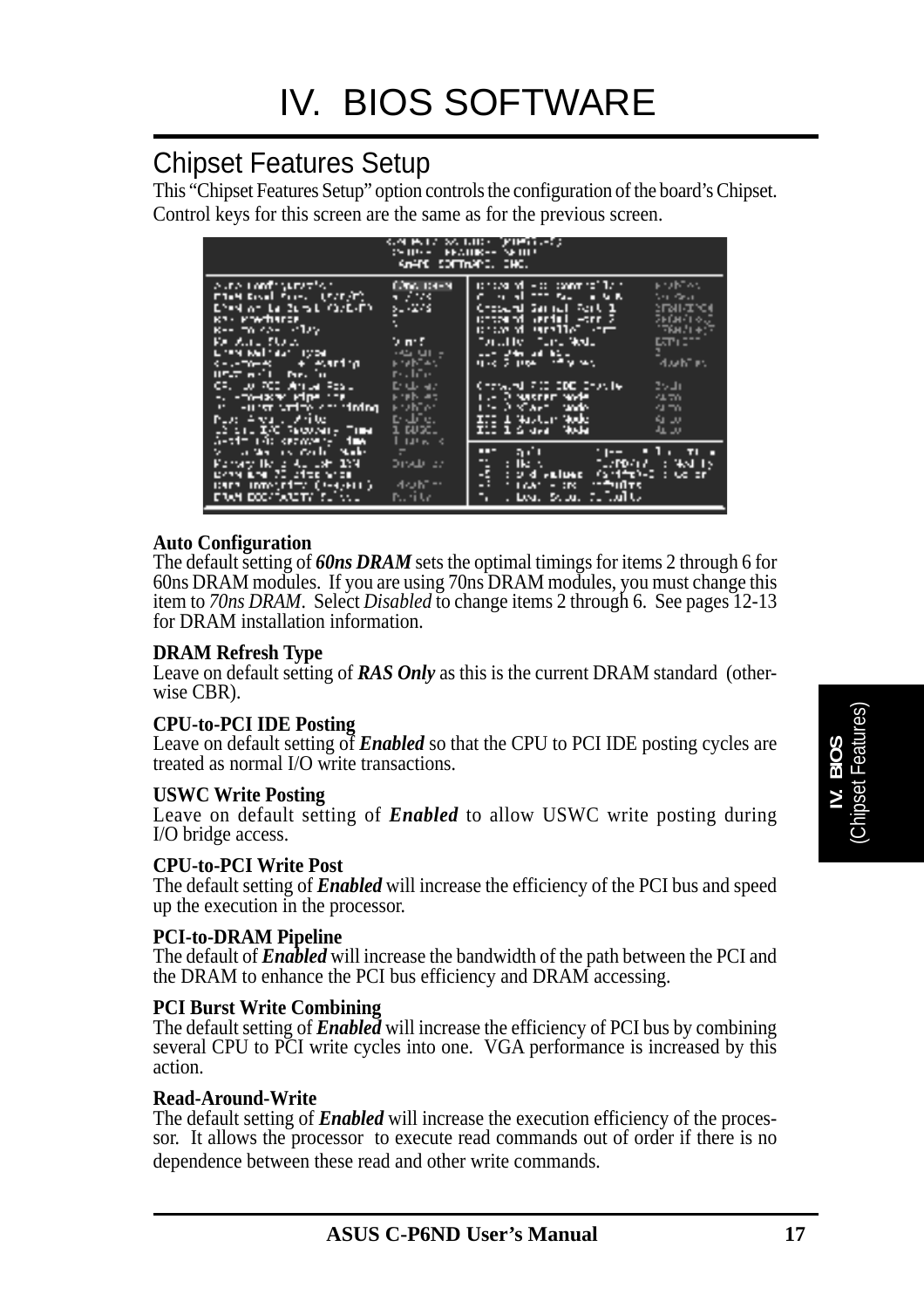#### **16-bit I/O Recovery Time**

Timing for 16-bit ISA cards (leave on default setting of *1 BUSCLK*)

#### **8-bit I/O Recovery Time**

Timing for 8-bit ISA cards (leave on default setting of *1 BUSCLK*)

#### **Video Memory Cache Mode**

*USWC* (uncacheable, speculative write combining) is a new cache technology for the video memory of the Pentium Pro processor. It can greatly improve the display speed by caching the display data. You must leave this on the default setting of *UC* (uncacheable) if your display card cannot support this feature or else your system may not boot.

#### **Memory Hole at 15M - 16M**

Enabling this features reserves 15MB to 16MB memory address space to ISA expansion cards that specifically require this setting. This makes the memory from 15MB and up unavailable to the system. Expansion cards can only access memory up to 16MB. The default is *Disabled*.

#### **[DRAM and ECC]**

If all your DRAM modules have parity chips  $(e.g., 8 \text{ chips} + 4 \text{ parity chips})$ , they are considered 36bits. This motherboard sums the memory per bank and therefore two modules will give 72bits and the following will be displayed:

E) siyatê

If your DRAM modules do not have parity chips (e.g. 8 chips), they are considered 32bits and the following will be displayed instead:



The default of *Disabled* for **Data Integrity** will not show memory errors on your monitor. When using parity DRAM modules, you can select *ECC* (Error Checking and Correcting) to correct 1 bit memory errors that may occur in the memory, otherwise *Parity* is the default. (See pages 12-13 for more information on DRAM memory modules.)

#### **Onboard FDC Controller**

When enabled, this field allows you to connect your floppy disk drives to the onboard floppy drive connector instead of a separate controller card. If you want to use a different controller card to connect the floppy drives, set this field to "Disabled". Default setting is *Enabled*.

#### **Onboard FDC Swap A: B:**

This field reverses the drive letter assignments of your floppy disk drives in the *Swap AB* setting, otherwise leave on the default setting of *No Swap*. This works separately from the BIOS Features floppy disk swap feature. It is functionally the same as physically interchanging the connectors of the floppy disk drives.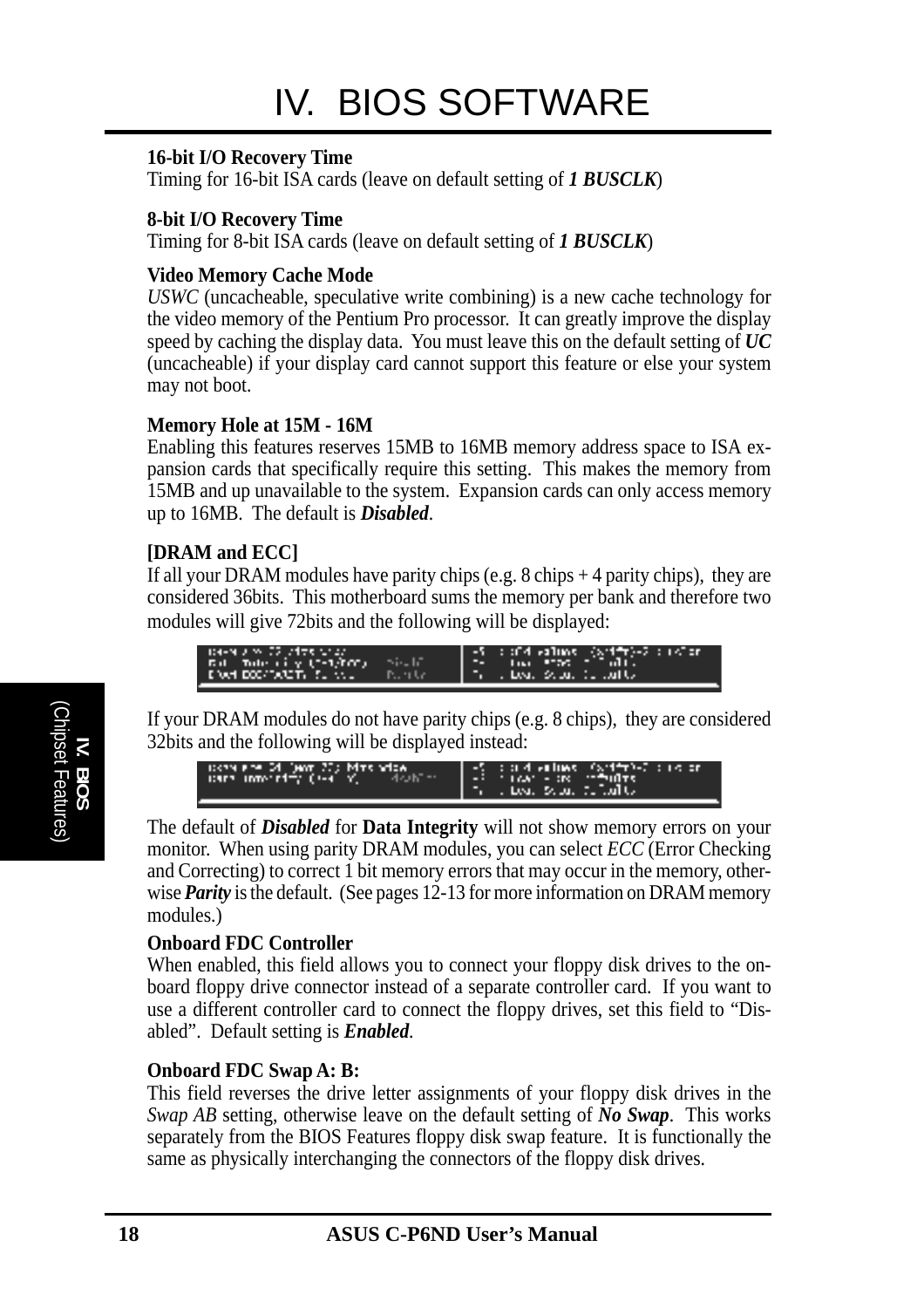#### **Onboard Serial Port 1**

Settings are *3F8H/IRQ4* (default), *2F8H/IRQ3, 3E8H/IRQ4, 2E8H/IRQ10,* and *Disabled* for the onboard serial connector.

#### **Onboard Serial Port 2**

Settings are *3F8H/IRQ4, 2F8H/IRQ3* (default), *3E8H/IRQ4, 2E8H/IRQ10,* and *Disabled* for the onboard serial connector.

#### **Onboard Parallel Port**

This field sets the address of the onboard parallel port connector. You can select either: *3BCH / IRQ 7, 378H / IRQ 7* (default)*, 278H / IRQ 5, Disabled.* If you install an I/O card with a parallel port, ensure that there is no conflict in the address assignments. The PC can support up to three parallel ports as long as there are no conflicts for each port.

#### **Parallel Port Mode**

This field allows you to set the operation mode of the parallel port. The setting *Normal*, allows normal-speed operation but in one direction only; *EPP* allows bidirectional parallel port operation at maximum speed; *ECP* allows the parallel port to operate in bidirectional mode and at a speed faster than the maximum data transfer rate; *ECP+EPP* (default) allows normal speed operation in a two-way mode.

#### **ECP DMA Select**

This selection is available only if you select *ECP* or *ECP+EPP* in the **Parallel Port Mode**. Select either DMA Channel *1, 3* (default), or *Disable*.

#### **UART2 Use Infrared**

When enabled, this field activates the onboard infrared feature and sets the second serial UART to support the infrared module connector on the motherboard. If your system already has a second serial port connected to the onboard COM2 connector, it will no longer work if you enable the infrared feature. By default, this field is set to *Disabled*, which leaves the second serial port UART to support the COM2 serial port connector. See section III of the baseboard manual for the **IrDA-compliant infrared module connector.**

#### **Onboard PCI IDE Enable**

You can select to enable the *primary* IDE channel, *secondary* IDE channel, *both* (default), or *disable* both channels (for systems with only SCSI drives).

#### **IDE 0 Master/Slave Mode, IDE 1 Master/Slave Mode**

Each channel (0 and 1) has both a master and a slave making four IDE devices possible. Because each IDE device may have a different Mode timing (*0, 1, 2, 3, 4*), it is necessary for these to be independent. The default setting of *Auto* will allow auto-detection to ensure the optimal performance.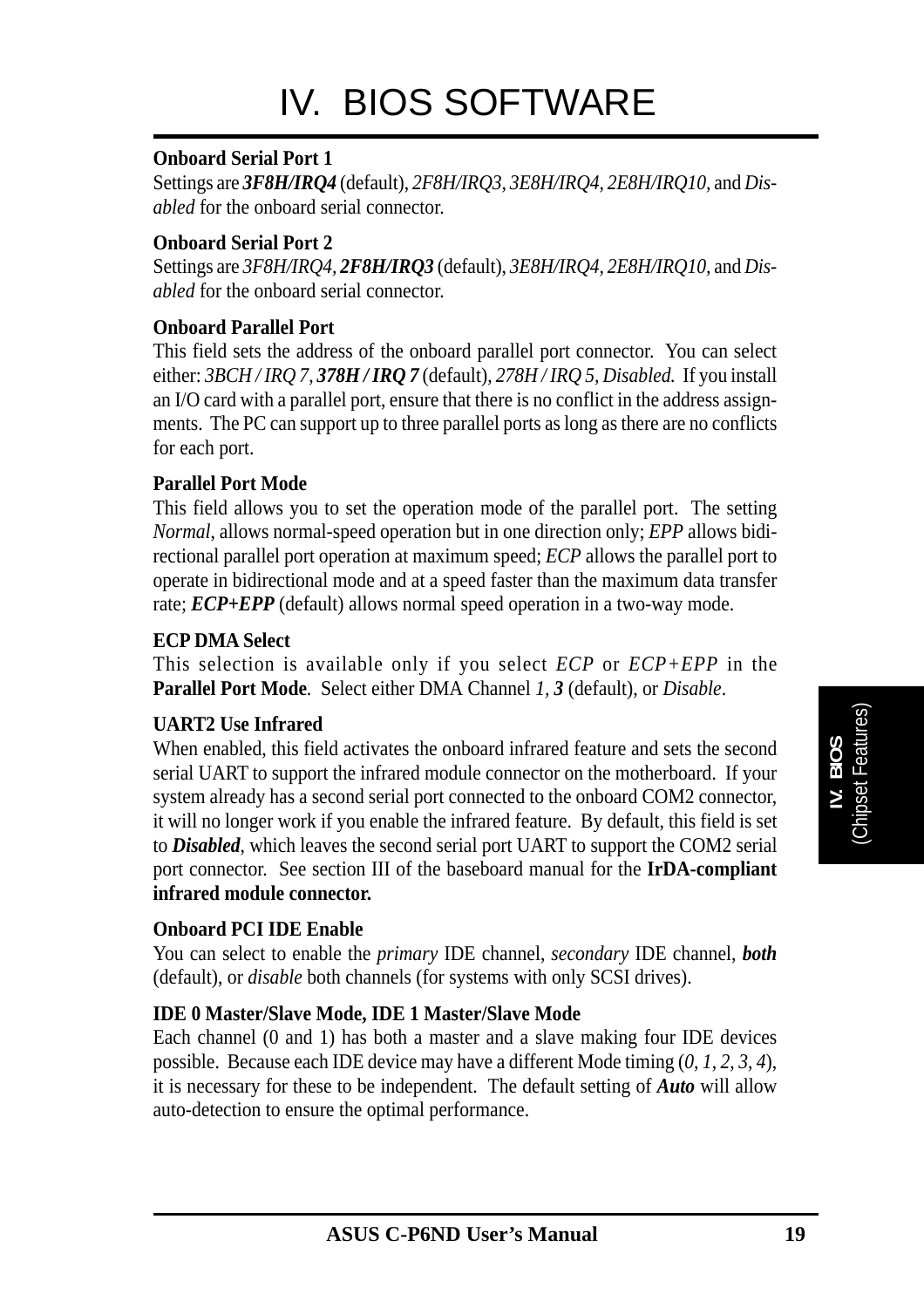### Power Management Setup

This "Power Management Setup" option allows you to reduce power consumption. This feature turns off the video display and shuts down the hard disk after a period of inactivity.

| <u>ки вл</u> иви од 1905 г. (ИНБРОСТ).<br>ITANK MAGAZING TANIHI<br>Knert Command, CMC.                                                                                                                                                                                                                                                                                                                                                                                       |                                                                                                                                                                                                                                                                                                                                                                                                                                  |  |  |
|------------------------------------------------------------------------------------------------------------------------------------------------------------------------------------------------------------------------------------------------------------------------------------------------------------------------------------------------------------------------------------------------------------------------------------------------------------------------------|----------------------------------------------------------------------------------------------------------------------------------------------------------------------------------------------------------------------------------------------------------------------------------------------------------------------------------------------------------------------------------------------------------------------------------|--|--|
| PEAND DRAMA WAS LIKE TO DRAMA LOCEDAR.<br>s termining inn a fort step inn.<br>Steps 201 ka Jaal is vall 79446 and<br>i da pendi lontrah ini bilang bilang lihat.<br>1972 - Speech (Odin Ne) 116.<br>FULLY STOLE IS BY DAILY SET.<br><b>AND HOT INTERNATIONAL CONTINUES.</b><br>1177 Present Torres (1996) District Co<br><u>бору Мода</u> н — потор била би<br>ives rolly; a president control of the state<br>suspenditions of the control of the state<br>11 EN Double 17. | i interativ<br>I model<br>$\frac{308}{100}$ $\frac{22}{10}$<br>145.1<br>T T.I<br>IN.<br>1157 L.I.<br>— Вына<br>$1.9 - 1.1$<br>ige joeres (1°53) ; envir el<br>2001 : Etimologia<br>14 F.<br>ING SPTI CRIPS<br>ਜਾਇਮ ਕਾ ਪ<br>மல் அல் தொடுப்பட்ட<br>iogl) (weterwed) i Frankle<br><b>TYPE ON THAT I</b> IT IS NOT<br>INCL. (707) Modern : Endrin<br>10.10 (sourceason): France<br>iegii ówny 4sk) ranobin<br>INE (Natively) a Baker |  |  |
| , Questes p( i i i i i di sublik<br>us 1<br><u>na media</u><br>'Anti-mar<br>TY L<br><u>1905 - (</u> Wareley) — in Diractor<br>14.1 (Sec. 19)<br>计回收 化                                                                                                                                                                                                                                                                                                                        | n T<br>internet in the state of the state of the state of the state of the state of the state of the state of the state of the state of the state of the state of the state of the state of the state of the state of the state of th<br>88F<br>ă<br>a Here is a computable to Ned Ty<br>d o d'Amilane (Sint-tra-I d'Academi<br>infont de l'arc<br>t i ratio<br>$\sim 100$ .<br>t Louis Science Full all Ca                      |  |  |

### Details of Power Management Setup:

#### **Power Management**

This field acts as the master control for the power management modes. There are four options: *Max Saving, Min Saving, Disabled,* and *User Defined*. *Max Saving* puts the system into power saving mode after a brief period of system inactivity; *Min Saving* is almost the same as *Max Saving* except that this time the system inactivity period is longer; *Disabled* disables the power saving features; *User Defined* allows you to set power saving options according to your preference.

**IMPORTANT: Advanced Power Management (APM) should be installed to keep the system time updated when the computer enters suspend mode activated by the BIOS Power Management. For DOS environments, you need to add DEVICE=C:\DOS\POWER.EXE in you CONFIG.SYS. For Windows 3.1x and Windows 95, you need to install Windows including the APM feature. A battery and power cord icon labeled "Power" will appear in the "Control Panel." Choose "Advanced" in the Power Management Field.**

#### **Video Off Option**

This field determines when to activate the video off feature for monitor power management. The settings are *Susp, Stby->Off (default), Suspend->Off, Always on,* and *All modes->off.*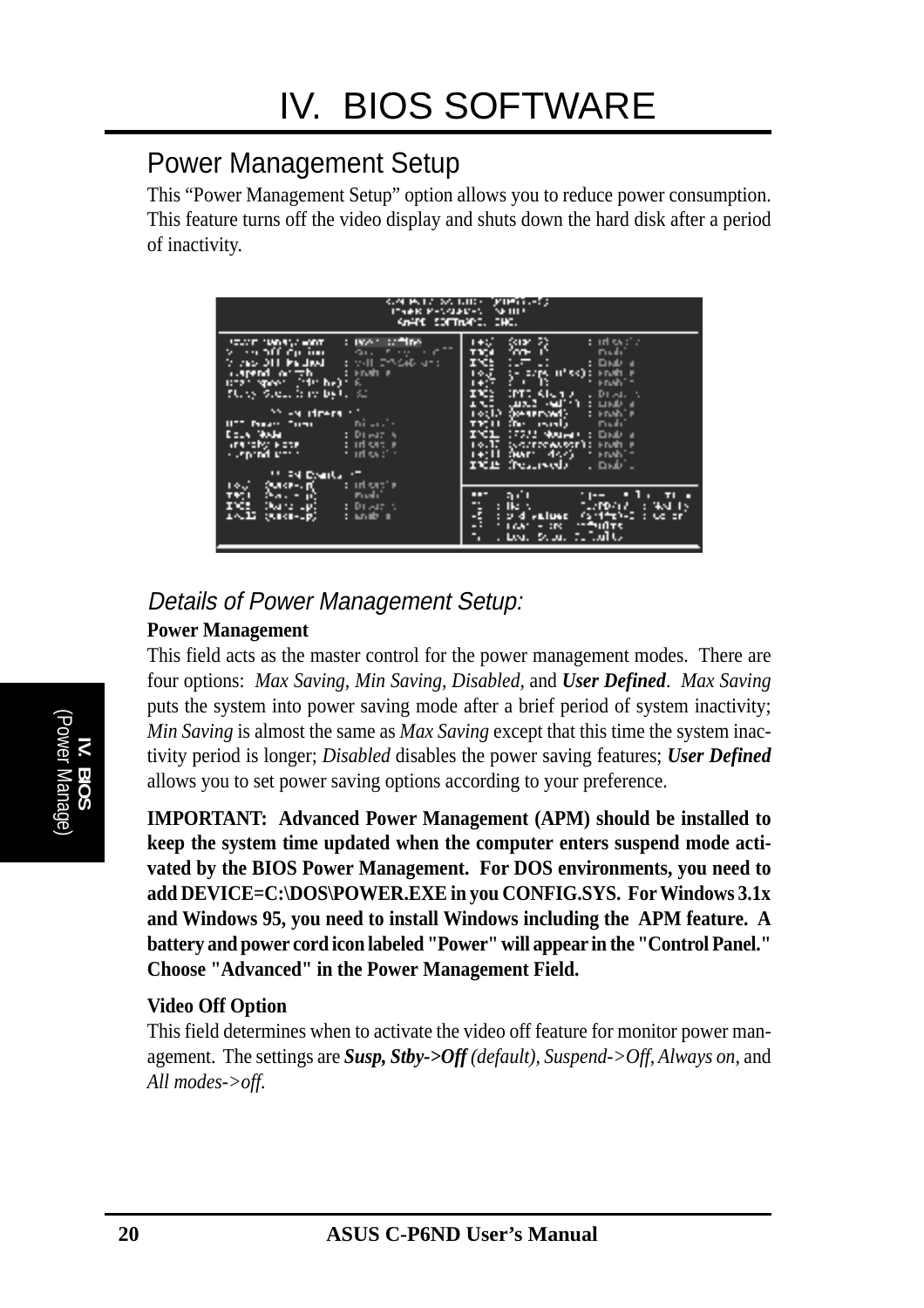# IV. BIOS SOFTWARE

#### **Video Off Method**

This field defines the video off features. Three options are available: *V/H SYNC + Blank, DPMS,* and *Blank Only*. The first option, which is the default setting, blanks the screen and turns off vertical and horizontal scanning; *DPMS* (acronym for Display Power Management System) allows the BIOS to control the video display card if it supports the DPMS feature; *Blank Screen* only blanks the screen. Use the latter for monitors that do not support the "Green" (no power management) feature.

Take note that a screen saver software does not work with this feature. While the monitor is shut off, this software cannot display.

#### **Suspend Switch**

This field enables or disables the SMI connector on the motherboard. This connector connects to the lead from the Suspend switch mounted on the system case. Default setting for this field is *Enabled*.

#### **Doze Speed, Stdby Speed**

These two fields set the CPU speed during each mode. The number indicates what the normal CPU speed is divided by.

#### **PM Timers**

This section controls the time-out settings for the Power Management scheme. The fields included in this section are "HDD Power Down", which places the hard disk into its lowest power consumption mode, and the Doze, Standby and Suspend system inactivation modes.

The system automatically "wakes up" from any power saving mode when there is system activity such as when a key is pressed from the keyboard, or when there is activity detected from the enabled IRQ channels.

"HDD Power Down" shuts down any IDE hard disk drives in the system after a period of inactivity. This time period is user-configurable to "1-15 Mins or "Disable." This feature does not affect SCSI hard drives.

The "Doze Mode", "Standby Mode" and "Suspend Mode" fields set the period of time after which each of these modes activate. At "Max Saving", these modes activate sequentially (in the given order) after one minute; at "Min Saving" after one hour.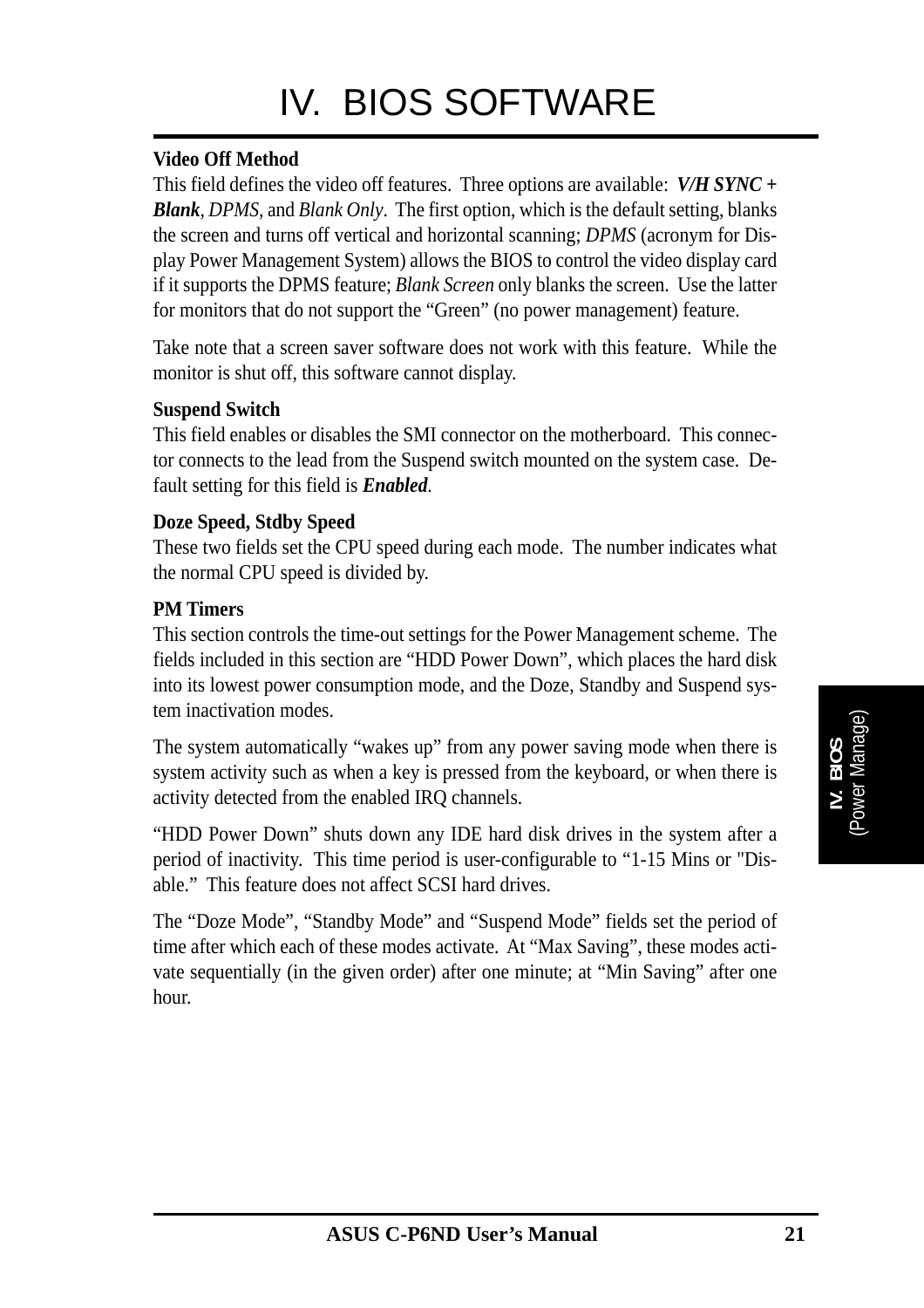#### **PM Events**

This section sets the wake-up call of the system. If activity is detected from any enabled IRQ channels in the left-hand group, the system wakes up from suspended mode. You can enable power management for IRQs  $3 \sim 15$  individually in the list at the right of the screen. The power management feature will work on the enabled IRQ channels.

Take note that a Microsoft serial mouse or compatible will use either COM1 (IRQ4) or COM2 (IRQ3), and a PS/2 mouse will use IRQ12. If you know which IRQ your mouse is using, you can enable the Wake-up Event for that IRQ here and the system will wake up when you move the mouse or click its button.

#### **IRQ3 to IRQ15**

You can set IRQs  $3 \sim 15$  individually. Activity detected from any enabled IRQ channel will wake up the system.

## PNP and PCI Setup

This "PNP and PCI Setup" option configures the PCI bus slots. All PCI bus slots on the system use INTA#, thus all installed PCI cards must be set to this value.

| KALENDARI DIDA (MINGGAL)<br>1961 - C. (1971 - C. 19<br>Knert Command, CMC.                                                                                                                                                                                                                                                                                                                                                                                                                                                 |                                                                                                                                                                                                                                                                                                                                                                                  |  |  |  |
|----------------------------------------------------------------------------------------------------------------------------------------------------------------------------------------------------------------------------------------------------------------------------------------------------------------------------------------------------------------------------------------------------------------------------------------------------------------------------------------------------------------------------|----------------------------------------------------------------------------------------------------------------------------------------------------------------------------------------------------------------------------------------------------------------------------------------------------------------------------------------------------------------------------------|--|--|--|
| кјат 1. (м. 14. ј. 1891. – 1. Анта<br>$\sim 1000$<br><u>i al</u> Ant<br>2 : . <i>.</i> 1730<br><u> Auto</u><br>$\overline{1}$ is a $\overline{1}$ , $\overline{1}$ , $\overline{1}$ , $\overline{1}$ , $\overline{1}$ , $\overline{1}$ , $\overline{1}$ , $\overline{1}$ , $\overline{1}$ , $\overline{1}$ , $\overline{1}$ , $\overline{1}$ , $\overline{1}$ , $\overline{1}$ , $\overline{1}$ , $\overline{1}$ , $\overline{1}$ , $\overline{1}$ , $\overline{1}$<br>' la comunicaci<br>st in a from the college to con- | l usta et ive d'un'il.<br>127 =<br>文明 - 『小江門』 - 唐代王国<br>man<br>※ Manay By ISA : Ho 在21<br><b>Line</b><br>化三甲酸盐 化气力机 医外皮 计目标进口                                                                                                                                                                                                                                                    |  |  |  |
| 计可编码 化乙基苯甲基甲酸乙基苯<br>1,642.<br>イコレー きゃ エアー・コロバエン<br>TY.<br>х×.<br>- > Uver By IRA : Ho 正し<br>i7 uses dy fan dien√tiu<br>1940.<br>A HOT EN HE THOUR<br>1911<br>IN DUU. SYIN HUID<br>ING II Uway IS ISA : HAMILI.<br>1983 Democrats of the Change<br>THE R HALL F. TELL HOUTE<br>INC 15 User By IDA : NOTE.                                                                                                                                                                                                                   | man bezar autor — III Autor<br>Al-Al-Minemator — III II Bacileo<br>The Signal Difference — Franklin                                                                                                                                                                                                                                                                              |  |  |  |
|                                                                                                                                                                                                                                                                                                                                                                                                                                                                                                                            | ரைப்<br>international control of the control of the control of the control of the control of the control of the control of the control of the control of the control of the control of the control of the control of the control of th<br>œ<br>Ğ<br>a ika-s<br>TEAMORA AT A MANUTA<br>s o divelues, fant≑s∿C_s de se<br>шB.<br><u>מדווחי</u> או - המדי<br>, Lor. Stur. folloille |  |  |  |

The first four fields on the screen set how IRQ is assigned for each PCI slot. The default setting for each field is "Auto", which uses auto-routing to determine IRQ use. The other options are manual settings of "9", "10", "11", "12", "14" or "15" for each slot.

#### **PCI Latency Timer**

The default setting of "32 PCI Clock" enables maximum PCI performance for this motherboard.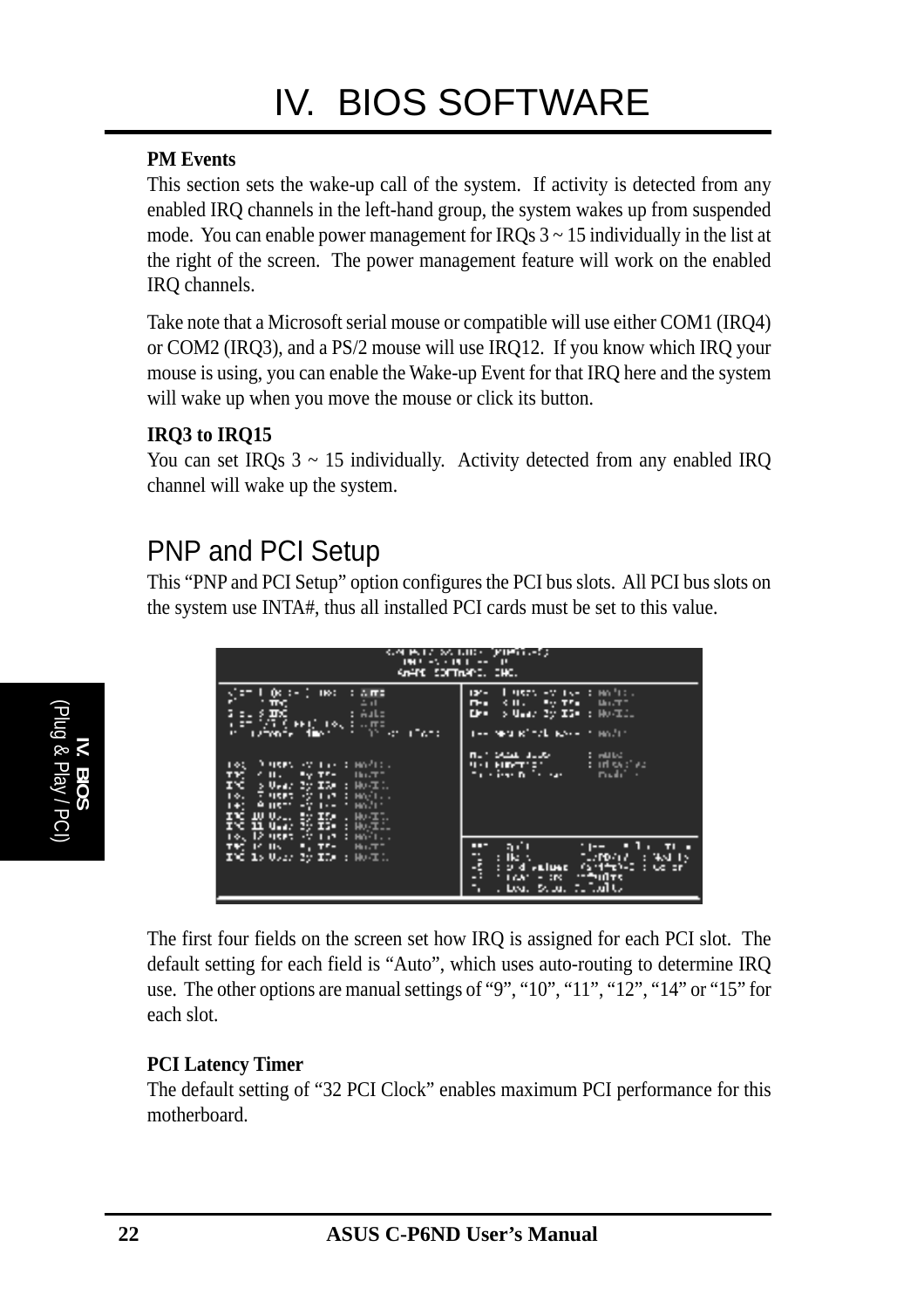#### **IRQ xx Used By ISA**

These fields indicate whether or not the displayed IRQ for each field is being used by a Legacy (non-PnP) ISA card. Two options are available: *No/ICU* and *Yes*. The first option, the default value, indicates either that the displayed IRQ is not used or an ISA Configuration Utility (ICU) is being used to determine if an ISA card is using that IRQ. If you install a Legacy ISA card that requires a unique IRQ, and you are not using an ICU, you must set the field for that IRQ to *Yes*.

For example: If you install a Legacy ISA card that requires IRQ 10, then set **IRQ10 Used By ISA** to *Yes*.

#### **DMA x Used By ISA**

These fields indicate whether or not the displayed DMA channel for each field is being used by a Legacy (non-PnP) ISA card. Available options include: *No/ICU* and *Yes*. The first option, the default setting, indicates either that the displayed DMA channel is not used or an ICU is being used to determine if an ISA card is using that channel. If you install a Legacy ISA card that requires a unique DMA channel, and you are not using an ICU, you must set the field for that channel to *Yes*. **ISA MEM Block BASE**

This field allows you to set the base address and block size of a Legacy ISA card that uses any memory segment within the C800H and DFFFH address range. If you have such a card, and you are not using an ICU to specify its address range, select a base address from the six available options; the **ISA MEM Block SIZE** field will then appear for selecting the block size. If you have more than one Legacy ISA card in your system that requires to use this address range, you can increase the block size to either 8K, 16K, 36K, or 64K.

If you are using an ICU to accomplish this task, leave **ISA MEM Block BASE** to its default setting of *No/ICU*.

#### **NCR SCSI BIOS**

The default uses *Auto* settings for the onboard NCR SCSI BIOS (see section VI). If you wish not to use the onboard NCR SCSI BIOS, choose *Disabled*

#### **USB Function**

This motherboard supports Universal Serial Bus (USB) devices but current operating systems do not. The default is set to *Disabled* until support disks and USB devices are available in which time you can set this function to *Enabled*.

#### **Passive Release**

This function allows the passive release to be *Enabled* or *Disabled*. The default setting of *Enabled* allows better performance.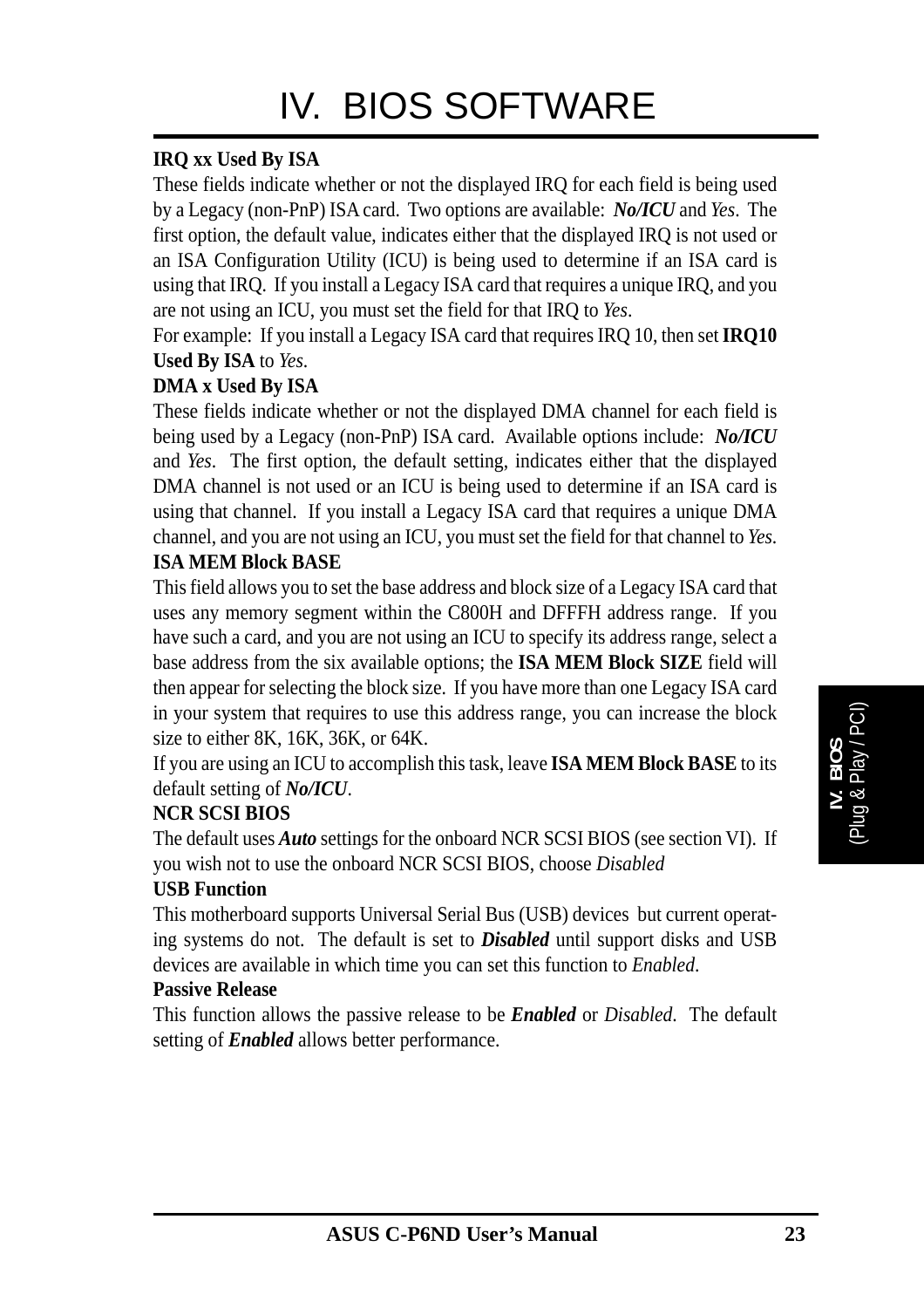## Load BIOS Defaults

This "Load BIOS Defaults" option allows you to load the troubleshooting default values permanently stored in the BIOS ROM. These default settings are non-optimal and disable all high performance features. To load these default settings, highlight "Load BIOS Defaults" on the main screen and then press the <Enter> key. The system displays a confirmation message on the screen. Press the  $<$ Y $>$  key and then the  $\leq$ Enter $\geq$  key to confirm. Press the  $\leq$ N $\geq$  key and then the  $\leq$ Enter $\geq$  key to abort. This feature does not affect the fields on the Standard CMOS Setup screen.

## Load Setup Defaults

This "Load Setup Defaults" option allows you to load the default values to the system configuration fields. These default values are the optimized configuration settings for the system. To load these default values, highlight "Load Setup Defaults" on the main screen and then press the <Enter> key. The system displays a confirmation message on the screen. Press the  $\langle Y \rangle$  key and then the  $\langle$ Enter $\rangle$  key to confirm. Press the  $\langle N \rangle$  key and then the  $\langle$ Enter $\rangle$  key to abort. This feature does not affect the fields on the Standard CMOS Setup screen.

| RUN BULGAR LIBER (P. 1957-1957)<br>17. IL 18. IL 19. IL 19. IL<br>AMANI COMMAND, OKC.         |                                             |  |  |  |
|-----------------------------------------------------------------------------------------------|---------------------------------------------|--|--|--|
| DE AMERICANO DE DE LA PR                                                                      | 2. IDENTE 24 HOUGH 24 H                     |  |  |  |
| CODA TO×TUREG COTUR                                                                           | LODR FROGADED.                              |  |  |  |
| CHILD'S PROTECT VEHIC                                                                         | 10 MILL ALL DEL ANN THE                     |  |  |  |
| 化硫酸盐 医阿拉伯德氏征 医骨下的的                                                                            | 医动脉 看见的 医马耳耳氏                               |  |  |  |
| 13 P. AH 11 11 15 T. L.<br>53473 G<br>Love SETUR IN CONCEPTANY E<br>$1.5.41 \pm 0.21 \pm 0.2$ |                                             |  |  |  |
| 1040 SETUP DETAILEY.                                                                          |                                             |  |  |  |
| - 17 - 17 - 17 - 17<br><b>Count of Parties County</b><br>П                                    | M1411 IND<br>change cultu<br>ЦF.<br>man a m |  |  |  |
| ים האי אופרט וישמערי האמיני מה"ו ל"י הנוחמי עבו                                               |                                             |  |  |  |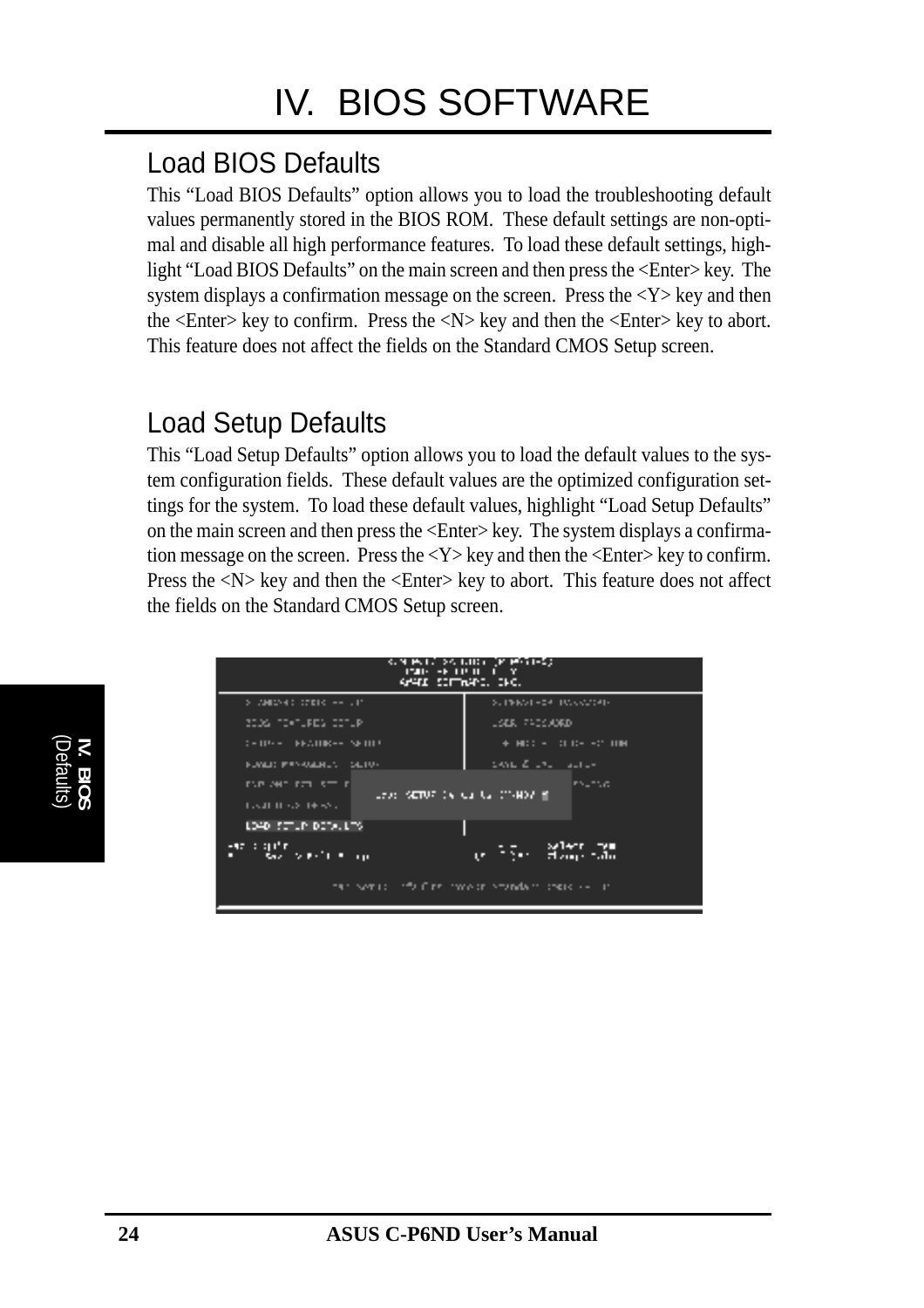### Supervisor Password and User Password

These two options set the system passwords. "Supervisor Password" sets a password that will be used to protect the system and the Setup utility; "User Password" sets a password that will be used exclusively on the system. By default, the system comes without any passwords. To specify a password, highlight the type you want and then press the <Enter> key. A password prompt appears on the screen. Taking note that the password is case sensitive, and can be up to 8 alphanumeric characters long, type in your password and then press the  $\leq$  Enter $\geq$  key. The system confirms your password by asking you to type it again. After setting a password, the screen automatically reverts to the main screen.



To implement the password protection, specify in the "Security Option" field of the BIOS Features Setup screen when the system will prompt for the password. If you want to disable either password, press the <Enter> key instead of entering a new password when the "Enter Password" prompt appears. A message confirms the password has been disabled.

**NOTE:** If you forget the password, see "CMOS RAM" jumper in baseboard manual for procedures on clearing the CMOS.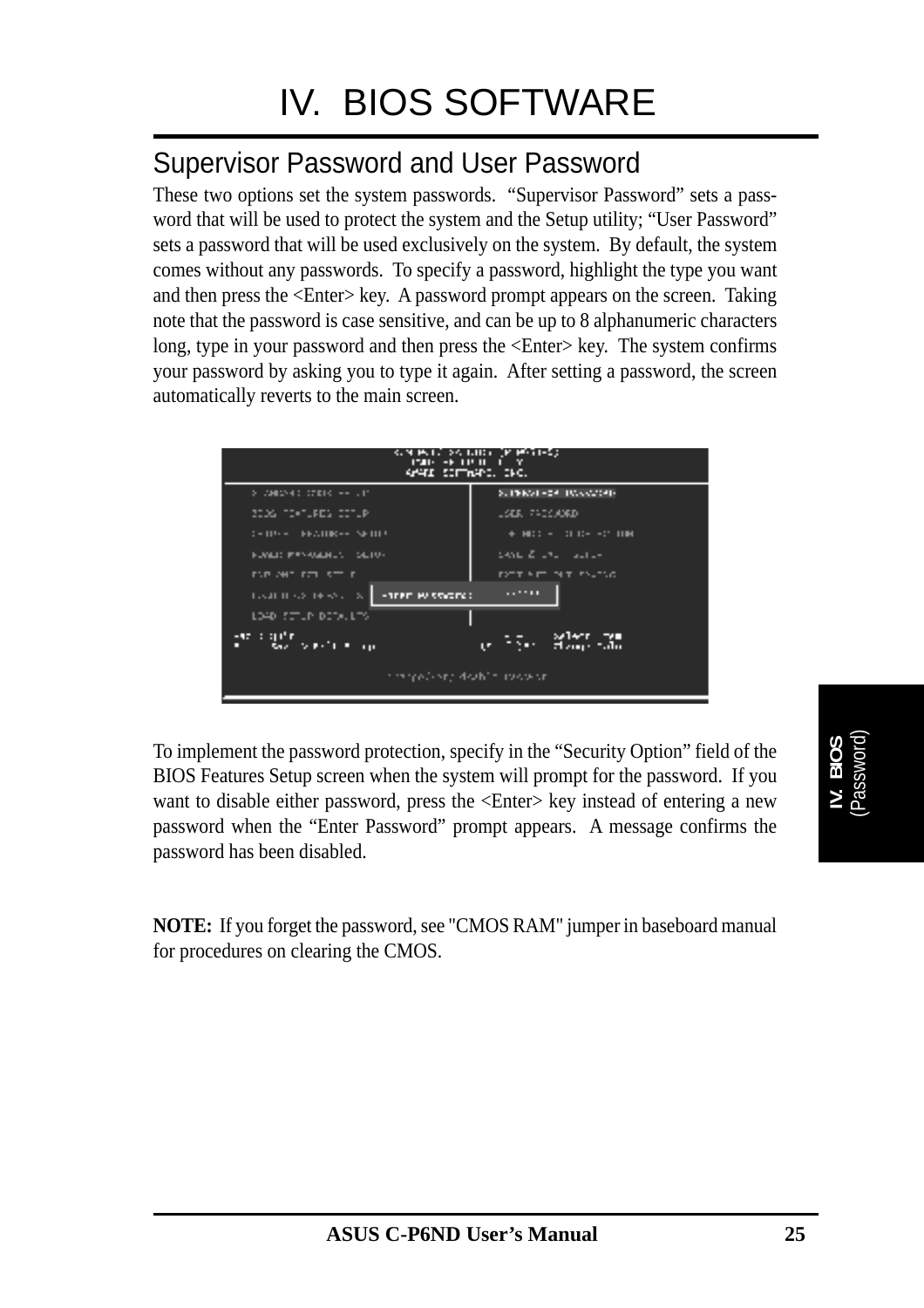## IDE HDD Auto Detection

This "IDE HDD Auto Detection" option detects the parameters of an IDE hard disk drive, and automatically enters them into the Standard CMOS Setup screen.

| ROM PCI/ISA BIOS (PIP65UP5)<br>CMOS SETUP UTILITY<br>AWARD SOFTWARE, INC. |      |                                     |  |                                           |                      |                |                           |  |
|---------------------------------------------------------------------------|------|-------------------------------------|--|-------------------------------------------|----------------------|----------------|---------------------------|--|
| HARD DISKS TYPE SIZE CYLS HEAD                                            |      |                                     |  |                                           |                      |                | PRECOMP LANDZ SECTOR MODE |  |
| Primary Master :                                                          |      |                                     |  |                                           |                      |                |                           |  |
|                                                                           |      |                                     |  |                                           |                      |                |                           |  |
|                                                                           |      |                                     |  | Select Primary Master Option (N=Skip) : N |                      |                |                           |  |
| OPTIONS                                                                   | SIZE | CYLS HEAD                           |  | PRECOMP                                   |                      | LANDZ SECTOR   | MODE                      |  |
| 2(Y)<br>$\frac{1}{3}$                                                     | 849  | 849 823 32<br>849 1647 16<br>823 32 |  | 65535 1646                                | 0 1646<br>65535 1646 | 63<br>63<br>63 | LBA<br>NORMAL<br>LARGE    |  |

Up to four IDE drives can be detected, with parameters for each listed inside the box. To accept the optimal entries, press the  $\langle Y \rangle$  key or else select from the numbers displayed under the OPTIONS field (2, 1, 3 in this case); to skip to the next drive, press the <N> key. If you accept the values, the parameters will appear listed beside the drive letter on the screen. The process then proceeds to the next drive letter. Pressing the <N> key to skip rather than to accept a set of parameters causes the program to enter zeros after that drive letter.

Remember that if you are using another IDE controller that does not feature Enhanced IDE support for four devices, you can only install two IDE hard disk drives. Your IDE controller must support the Enhanced IDE features in order to use Drive E and Drive F. The onboard PCI IDE controller supports Enhanced IDE, with two connectors for connecting up to four IDE devices. If you want to use another controller that supports four drives, you must disable the onboard IDE controller in the Chipset Features Setup screen.

When auto-detection is completed, the program automatically enters all entries you accepted on the field for that drive in the Standard CMOS Setup screen. Skipped entries are ignored and are not entered in the screen.

If you are auto-detecting a hard disk that supports the LBA mode, three lines will appear in the parameter box. Choose the line that lists LBA for an LBA drive. Do not select Large or Normal.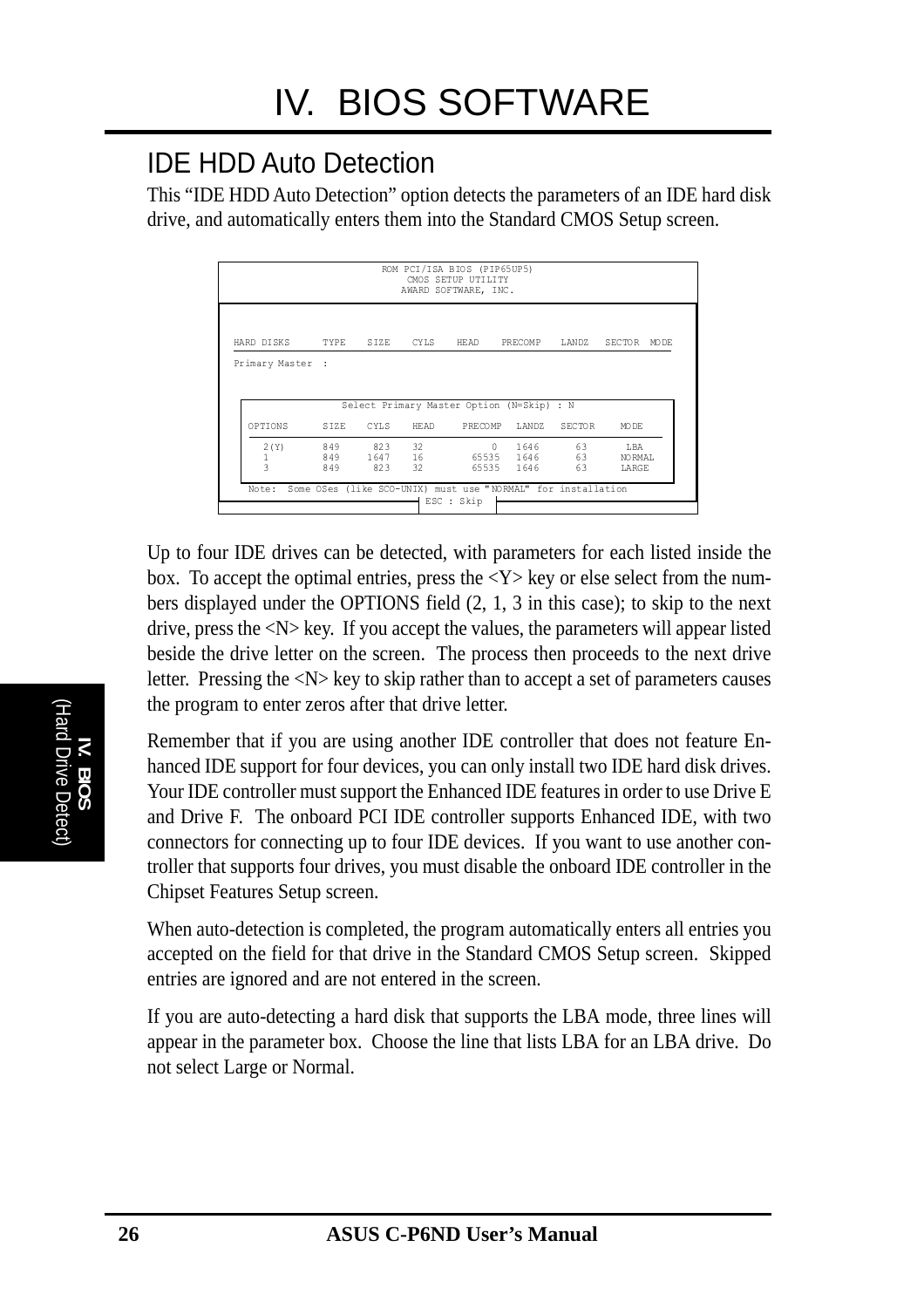# IV. BIOS SOFTWARE

The auto-detection feature can only detect one set of parameters for a particular IDE hard drive. Some IDE drives can use more than one set. This is not a problem if the drive is new and there is nothing on it. However, if the drive is already formatted when you install it and different parameters than those detected were used, you will need to enter them manually yourself.

If the parameters listed differ from the ones used when the drive was formatted, the drive will not be readable. If the auto-detected parameters do not match the ones that should be used for your drive, do not accept them. Press the  $\langle N \rangle$  key to reject the presented settings and enter the correct ones manually from the Standard CMOS Setup screen.

## Save and Exit Setup

Select this option to save into the CMOS memory all modifications you specify during the current session. To save the configuration changes, highlight the "Save & Exit Setup" option on the main screen and then press the  $\leq$  Enter $>$  key.

| SUPERVISOR PASSAGED                         |  |  |
|---------------------------------------------|--|--|
| リリミス、戸丸生活の同様                                |  |  |
| TOR HDD AUTO DETECTION<br>SAVE & EXIT SETUP |  |  |
|                                             |  |  |
|                                             |  |  |
| Select Item<br>(shift)F2 : Change Color     |  |  |
|                                             |  |  |

## Exit Without Saving

Select this option to exit the Setup utility without saving the modifications you specify during the current session. To exit without saving, highlight the "Exit Without Saving" option on the main screen and then press the <Enter> key.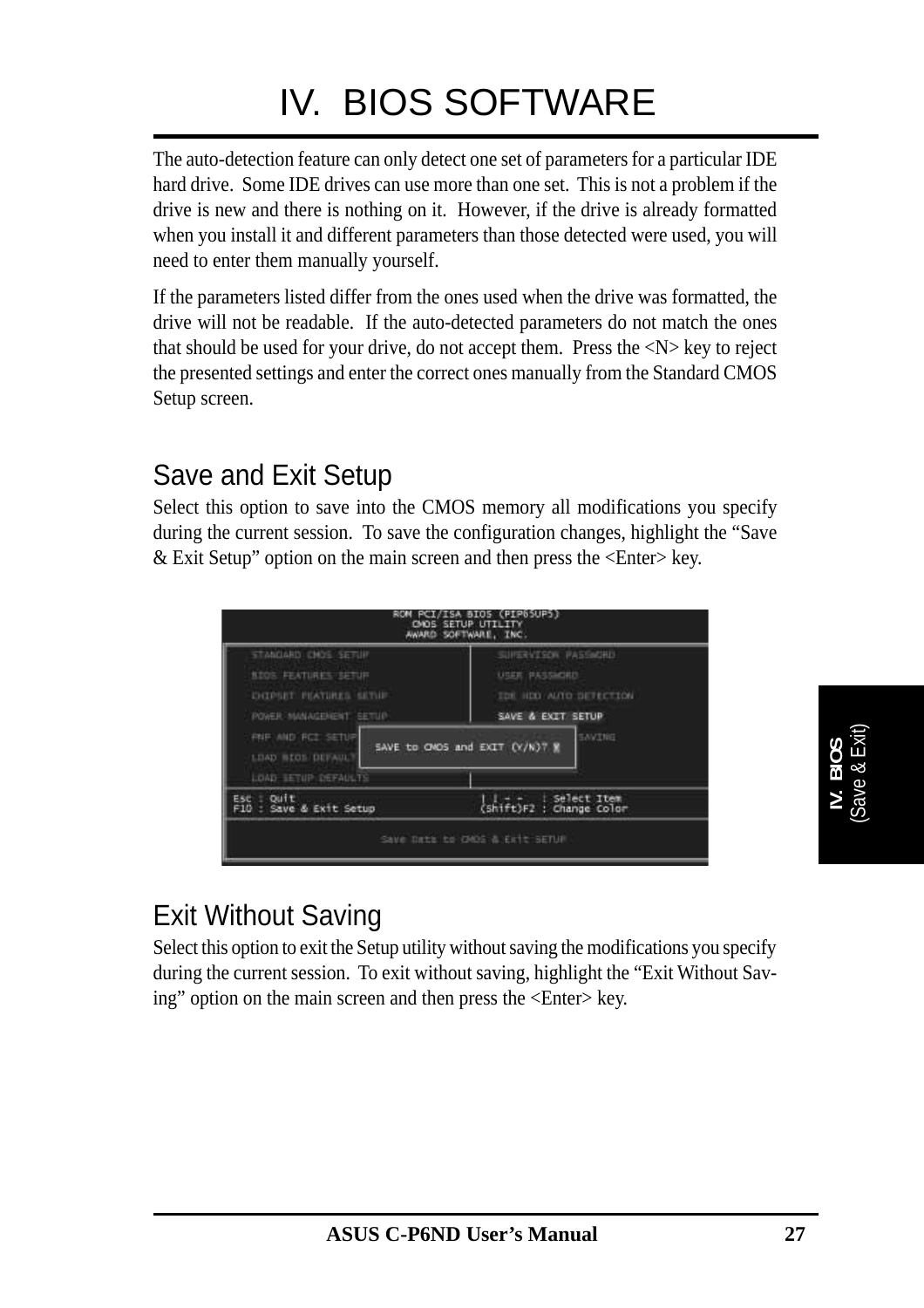(This page was intentionally left blank)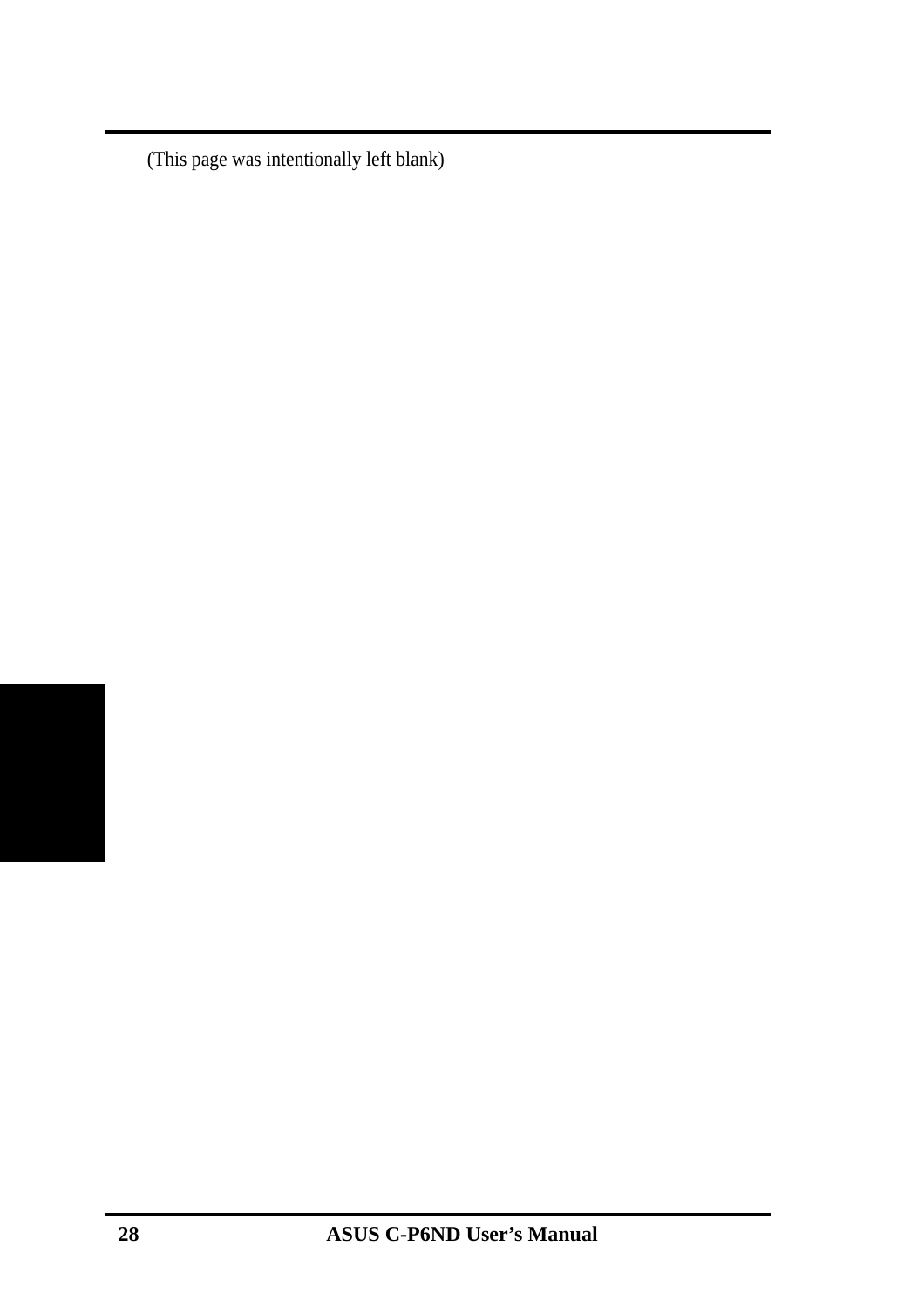## Desktop Management Interface (DMI)

### Introducing the ASUS DMI Configuration Utility

This motherboard supports DMI within the BIOS level and provides a DMI Configuration Utility to maintain the Management Information Format Database (MIFD). DMI is able to auto-detect and record information pertinent to a computer's system such as the CPU type, CPU speed, and internal/external frequencies, and memory size. The onboard BIOS will detect as many system information as possible and store those collected information in a 4KB block in the motherboard's Flash EPROM and allow the DMI to retrieve data from this database. Unlike other BIOS software, the BIOS on this motherboard uses the same technology implemented for Plug and Play to allow dynamic real-time updating of DMI information versus creating a new BIOS image file and requiring the user to update the whole BIOS. This DMI Configuration Utility also allows the system integrator or end user to add additional information into the MIFD such as serial numbers, housing configurations, and vendor information. Those information not detected by the motherboard BIOS and has to be manually entered through the DMI Configuration Utility and updated into the MIFD. This DMI Configuration Utility provides the same reliability as PnP updating and will prevent the refreshing failures associated with updating the entire BIOS.

### System Requirements

The motherboard BIOS must support DMI. The following motherboards do not support DMI:

| • $P/I-P6RP4$        | (not supported) |
|----------------------|-----------------|
| $\cdot$ PCI/E-P54NP4 | (not supported) |
| $DAT/T$ $DFT1$       |                 |

• PCI/I-P54NP4D (not supported)

The DMI Configuration Utility (DMICFG.EXE) must be ran in real mode in order for the program to run, the base memory must be at least 180K. Memory managers like HIMEM.SYS (required by windows) must not be installed. You can boot up from a system diskette without AUTOEXEC.BAT and CONFIG.SYS files, "REM" HIMEM.SYS in the CONFIG.SYS, or press <F5> during bootup to bypass your AUTOEXEC.BAT and CONFIG.SYS files.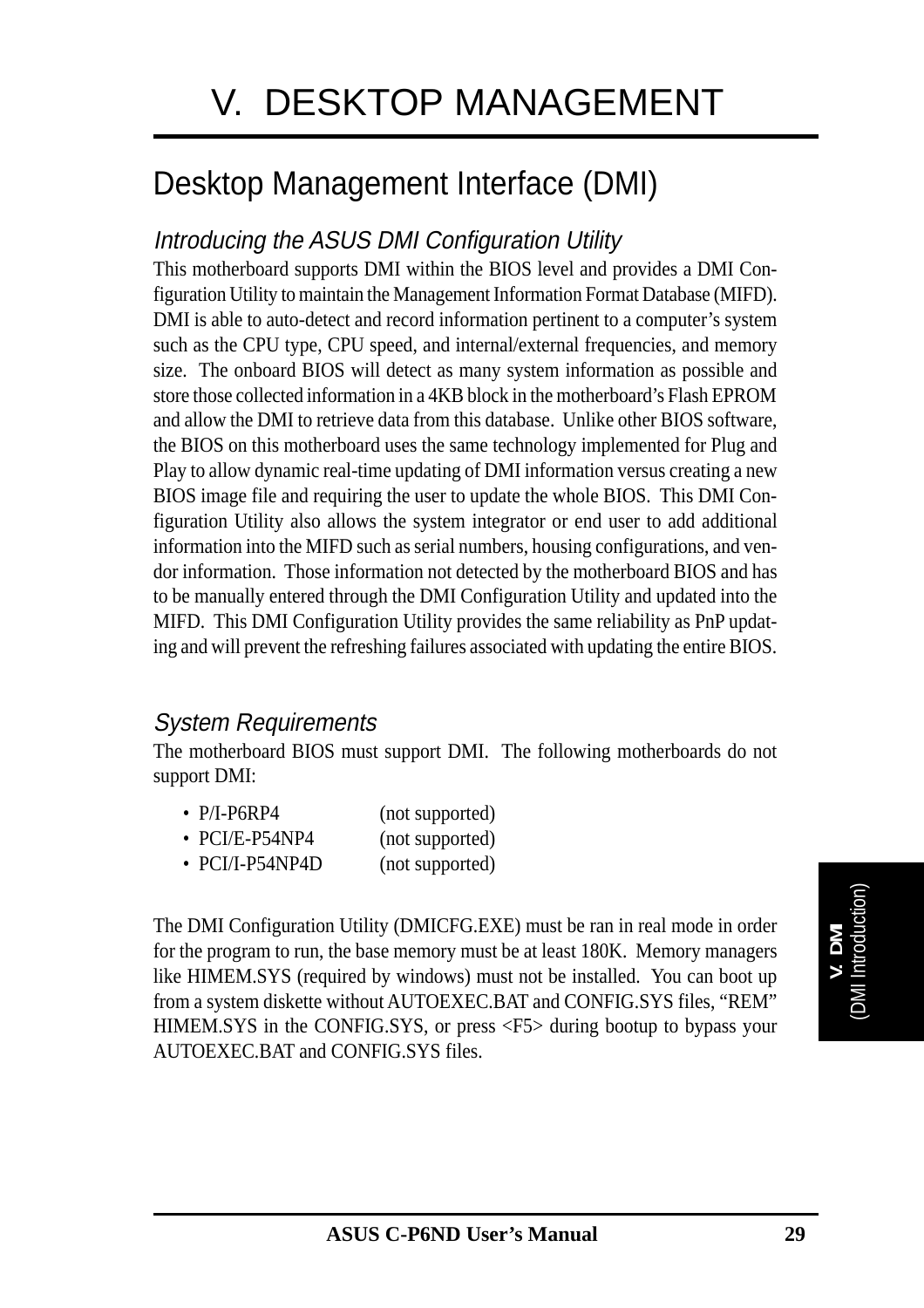# V. DESKTOP MANAGEMENT

Using the ASUS DMI Configuration Utility **Edit DMI (or delete)**



Use the  $\leftarrow \rightarrow$  (left-right) cursors to move the top menu items and the  $\uparrow \downarrow$  (up-down) cursor to move between the left hand menu items. The bottom of the screen will show the available keys for each screen. Press enter at the menu item to enter the right hand screen for editing. "Edit component" appears on top. The reversed color field is the current cursor position and the blue text are available for editing. The orange text shows auto-detected information and are not available for editing. The blue text "Press [ENTER] for detail" contains a second pop-up menu is available, use the + - (plus-minus) keys to change the settings. Enter to exit *and save*, ESC to exit *and not save*.

If the user has made changes, ESC will prompt you to answer Y or N. Enter Y to go back to the left-hand screen *and save*, enter N to go back to left-hand screen and *not save*. If editing has not been made, ESC will send you back to the left hand menu without any messages.

#### Notes:

A heading, \*\*\* BIOS Auto Detect \*\*\* appears on the right for each menu item on the left side that has been auto detected by the system BIOS.

A heading, \*\*\* User Modified \*\*\* will appear on the right for menu items that has been modified by the user.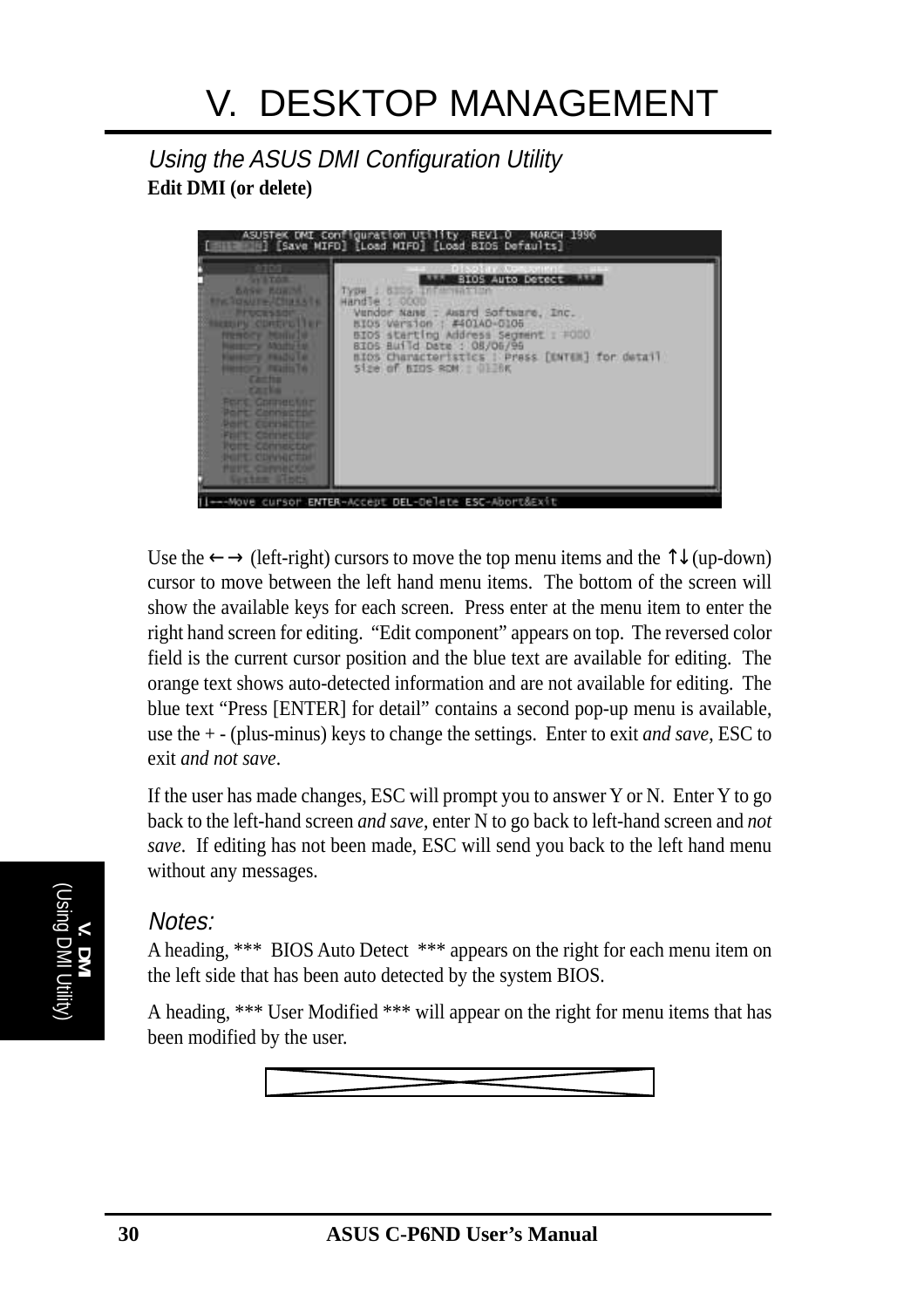# V. DESKTOP MANAGEMENT

#### **Save MIFD**



You can save the MIFD (normally only saved to flash ROM) to a file by entering the drive and path here. If you want to cancel save, you may press ESC and a message "Bad File Name" appears here to show it was not saved.

#### **Load MIFD**



You can load the disk file to memory by entering a drive and path and file name here.

#### **Load BIOS Defaults**



You can load the BIOS defaults from a MIFD file and can clear all user modified and added data. You must reboot your computer in order for the defaults to be saved back into the Flash BIOS.